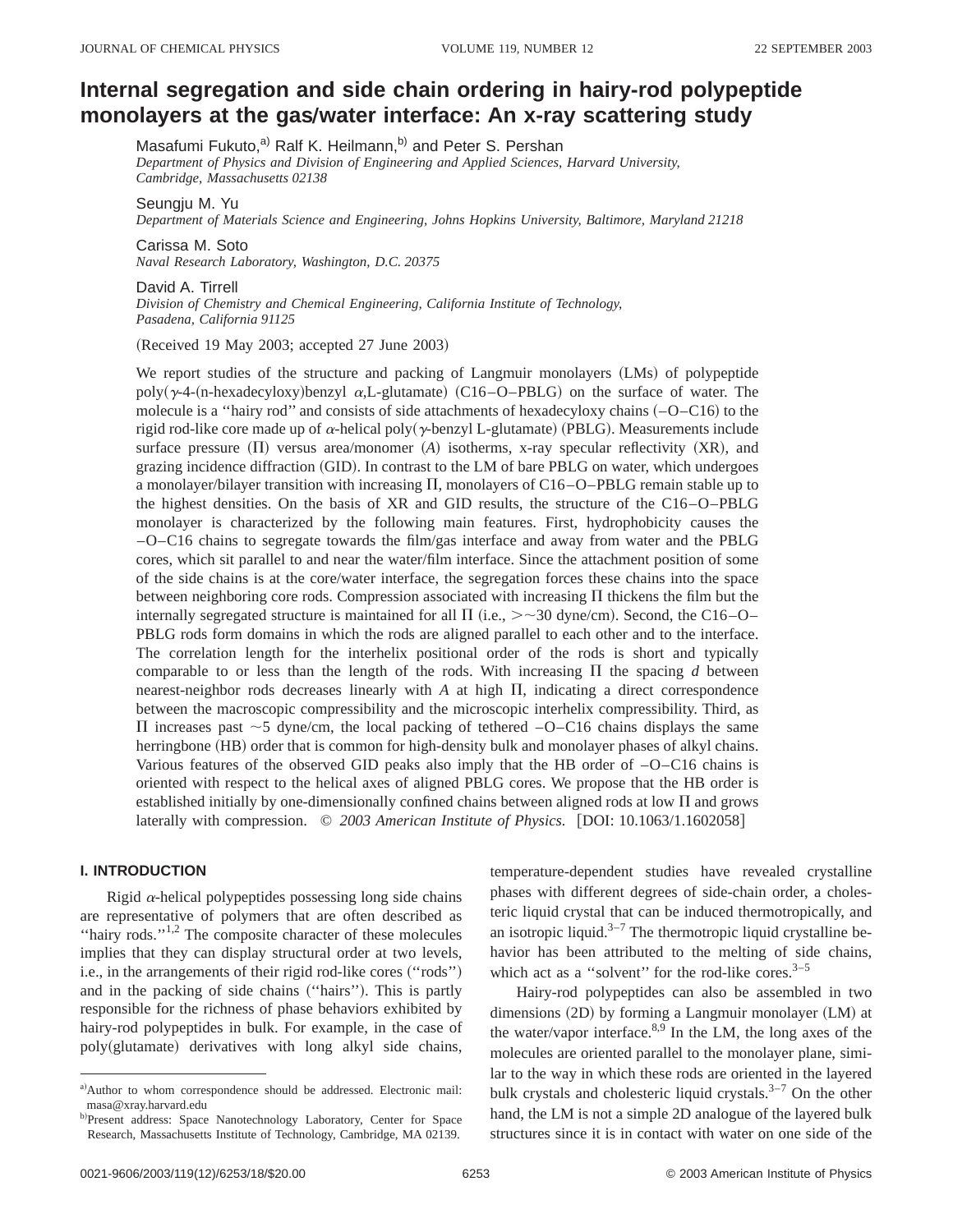layer. As a result, the structure of the LM is determined by both the ''rod–rod'' and ''hair–hair'' interactions as well as by the hydrophobicity of the side chains. Nevertheless, the LMs of hairy-rod polypeptides provide an opportunity to investigate whether the two types of order, namely the rod alignment order and the side-chain packing order, can simultaneously manifest themselves in reduced dimensions. The LM geometry is also advantageous for studying the dependence of these different types of order on the degree of lateral compression.

Over the last decade, Langmuir-Blodgett (LB) films of hairy-rod poly(glutamate)s have attracted considerable interest because of their potential<sup>1,2,10</sup> for use in optical,<sup>11–13</sup> optoelectronic, $14-16$  and sensor device applications.<sup>17,18</sup> LB multilayer films are most often formed through sequential deposition of a LM on a solid substrate. One of the interesting findings that emerged from the LB studies is that asdeposited LB multilayers often display a bilayer periodicity along the film normal. $14-16,19-23$  The common explanation for this observation is that in the LM state prior to LB deposition, hydrophobic side chains of hairy rods segregate at the film/air interface, resulting in a nonuniform density distribution normal to the monolayer. However, no direct measurements of the corresponding LM structures have been carried out to confirm this inference, albeit a very reasonable one. In the absence of direct structural studies on LMs of hairy-rod polypeptides on water, little is known about the extent to which the various components of these complex molecules are ordered in the LM state.

This paper describes synchrotron x-ray scattering structural studies of LMs formed by the hairy-rod polypeptide poly( $\gamma$ -4-(n-hexadecyloxy)benzyl  $\alpha$ ,L-glutamate)<sup>5-7</sup> (C16- $O-PBLG$ ) at various points along surface pressure  $(\Pi)$  versus area/monomer  $(A)$  isotherms. Figures  $1(a)$  and  $1(b)$  show the chemical structure of the repeating unit of the polymer and a pictorial representation of a hairy rod, respectively. The ''rod'' part of the molecule C16–O–PBLG consists of the  $\alpha$ -helical polypeptide poly( $\gamma$ -benzyl L-glutamate) (PBLG), and the "hair" part is given by the hexadecyloxy chains  $(-O-C16)$ ; one chain per monomer) that extend out from the PBLG core. The LM of C16–O–PBLG is expected to encompass the structural attributes of two very different types of less complex LM systems whose microscopic structures have already been characterized by previous x-ray scattering studies. The first system of relevance is the LM of bare PBLG. It has been shown recently<sup>24</sup> that in the monolayer these rod-like PBLG molecules lie down parallel to the interface and align locally with their immediate neighbors. Lateral compression past  $\Pi \sim 9$  dyne/cm (at 22 °C) results in a first-order monolayer/bilayer transition. In the present study on C16–O–PBLG, we probe the effects that the attachment of extra –O–C16 chains has on the 2D arrangements of PBLG rods and on the stability of the monolayer against formation of a bilayer when external pressure is applied.

Given that the packing of  $-O-C16$  chains is another important aspect of the LM structure of C16–O–PBLG, the second type of LM systems of particular relevance are those formed by simple long-chain surfactants, such as fatty acids, alcohols, esters, and phospholipids.<sup>25–28</sup> The ordered phases



FIG. 1. (a) Chemical structure of the C16–O–PBLG monomer; (b) a pictorial representation of a hairy rod; and (c) x-ray scattering geometry.

of these latter systems have been shown to consist of 2D packing of long alkyl chains that are tilted with respect to the surface normal at low surface pressure  $\Pi$  and become untilted at high  $\Pi$ . In the case of fatty acid LMs, the structural details for each of the several 2D crystalline and liquid crystalline phases (at least eight in total) in the generalized  $\Pi$ -*T* phase diagram are now fairly well established.<sup>28</sup> In contrast to these LMs of ''isolated'' alkyl chains, the tethered chains of the C16–O–PBLG LM provide an opportunity to study the 2D ordering of ''constrained'' alkyl chains. In particular, one of the principal aims of the present study is to elucidate how the lateral packing of –O–C16 chains is influenced by both the tethering to and the ordering of rod-like PBLG cores.

We characterized the LMs of C16–O–PBLG by measuring  $\Pi$ -*A* isotherms at various temperatures and probed the microscopic structure at room temperature by carrying out *in* situ x-ray specular reflectivity (XR) and grazing incidence diffraction (GID) measurements at various stages of lateral compression. Some of the results have been summarized in a recent short communication; $^{29}$  this paper presents the details of the complete study. The principal results are as follows: (i) The  $\Pi$ -A isotherms show that  $C16-O-PBLG$  monolayers sustain high  $\Pi$  (>40 dyne/cm at 22 °C) and that the monolayer/bilayer transition is suppressed in this system. The isotherms for  $T > 22 \degree C$  exhibit a reversible, relatively narrow plateau-like feature at low  $\Pi$  that is absent at *T*  $=$  11 °C; the origin of this feature will be speculated upon below. (ii) The electron density profiles extracted from the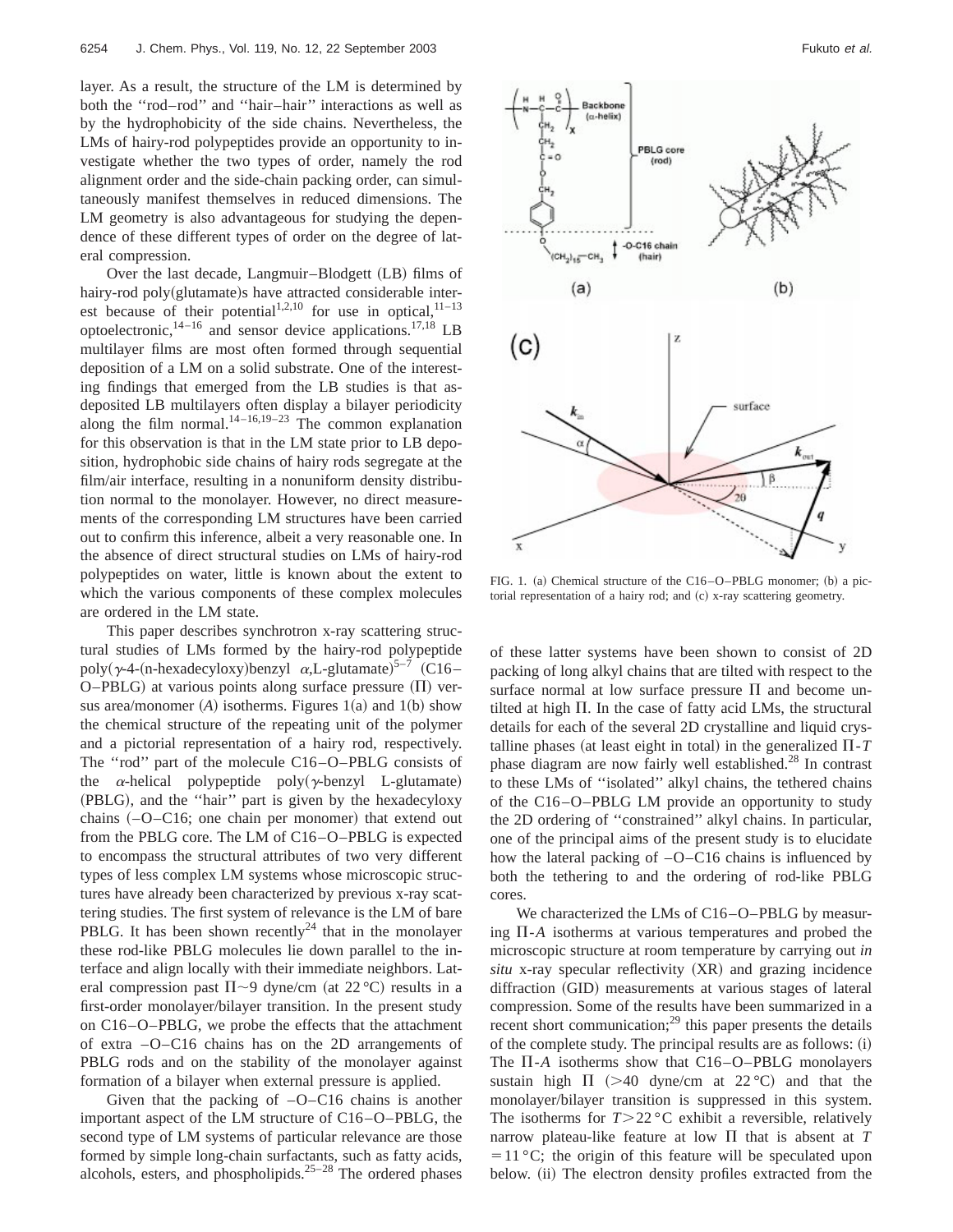XR results are consistent with internal segregation of the monolayer in which the hydrophobic –O–C16 chains are segregated at the film/gas interface and PBLG cores lie parallel to and near the water/film interface. (iii) The GID patterns show a broad peak that originates from local alignment of C16–O–PBLG rods within the monolayer plane. Due to the presence of –O–C16 chains that are confined between aligned PBLG cores, the interhelix distance between C16– O–PBLG rods is larger than that between bare PBLG rods. (iv) Compression of the film to high surface pressure enhances the lateral packing order of  $-O-C16$  chains. Two GID peaks observed at high  $\Pi$  are consistent with a common packing mode of alkyl chains, known as the herringbone  $(HB)$  packing,<sup>28,30,31</sup> that is observed in high-density bulk and monolayer phases of alkyl chains. The appearance of only one of the peaks at low  $\Pi$  suggests that even when there is no external pressure, the ordered fraction of the –O–C16 chains are packed one dimensionally. In order to account for these observations, we propose a model in which the HB order is established initially by one-dimensionally confined chains between aligned rods and grows laterally with compression. Given that the fatty acid monolayer of comparable chain length would show the HB order at much lower  $T(<-20 \degree C)$ ,<sup>28</sup> the room-temperature observation of the HB order for the –O–C16 chains is likely to be a result of reduction in chain entropy due to tethering and confinement.

The rest of the paper is organized as follows: Section II provides a brief description of experimental details. In Sec. III, the experimental results from  $\Pi$ -A isotherm, XR, and GID measurements are presented and discussed. In Sec. IV, the main conclusions are summarized.

## **II. EXPERIMENTAL DETAILS**

## A. Sample and  $\Pi$ -A isotherm measurements

Two different samples of  $poly(\gamma-4-(n-\text{hexadecyloxy})$ benzyl  $\alpha$ ,L-glutamate) [C16–O–PBLG; see Fig. 1(a)] molecules were used in this study: a polydisperse, high-MW sample [MW 149 000 (vis); DP 325 (vis), PDI 1.32] and a monodisperse, low-MW sample [MW 34 900; DP 76]. Synthesis of the monodisperse sample was accomplished via recombinant DNA methods and has been described elsewhere.<sup>7,32</sup> Throughout this paper, the polydisperse/ high-MW and the monodisperse/low-MW samples are referred to as ''PD325'' and ''MD76,'' respectively. Based on the  $\alpha$ -helix pitch of  $L_1 = 1.5$  Å/monomer along the helical axis, the length of the rod is about  $L = 115 \text{ Å}$  for the MD76 sample and on the order of  $L \sim 500 \text{ Å}$  for the PD325 case.

Detailed descriptions of the Langmuir trough, cleaning procedures, temperature control, and film deposition method used have been given previously.<sup>33-35</sup> The entire trough assembly, including a Wilhelmy balance, is enclosed in a sealed aluminum box. For isotherm measurements, the box was filled with high purity  $N_2$  gas. For x-ray measurements, it was filled with high purity He in order to minimize the background scattering. A Langmuir film of C16–O–PBLG was prepared by spreading a measured volume of chloroform solution on pure water surface (Milli-Q quality). Prior to spreading, the subphase was maintained at the temperature of interest for a period of 1 h or longer. The nominal concentration of the spreading solutions used ranged from 0.30 to 0.42 mg/mL, and typical volume spread ranged from 90 to 120  $\mu$ L. In terms of area/monomer *A*, this corresponded to spreading each film at an initial area of  $A > 40 \text{ Å}^2$ /monomer.

For all the isotherm results to be presented, the following stepwise continuous method was used for film compression. Fifteen seconds following each compression step, which was typically  $\Delta A \sim 0.25 \text{ Å}^2/\text{monomer}$ , the surface pressure  $\Pi$ was measured and the next compression step was taken. The barrier speed used in typical measurements corresponded to a compression rate of  $\sim 0.02$  ( $\rm \AA^2/monomer$ )/s. During x-ray experiments, the same stepwise continuous method was used for compression from one area of interest to the next, but after the target area/monomer was reached, the film was allowed to relax before measurement.

## **B. X-ray measurements**

The x-ray experiments were carried out using the Harvard/BNL liquid surface spectrometer<sup>33</sup> at Beamline X22B at the National Synchrotron Light Source, with an x-ray wavelength of  $\lambda = 1.55$  Å. The general scattering geometry illustrated in Fig.  $1(c)$  defines scattering angles  $(\alpha, \beta, \text{ and } 2\theta)$  and wave vectors. The surface lies in the *x*-*y* plane, and the plane of incidence defines the  $y-z$  plane  $(2\theta=0)$ . The wave vector transfer **q** is defined to be the difference between the scattered and incident wave vectors:  $\mathbf{q} = \mathbf{k}_{\text{out}} - \mathbf{k}_{\text{in}}$ . The components along the surface normal (the z axis) and parallel to the surface plane are given by  $q_z = (2\pi/\lambda) [\sin(\alpha) + \sin(\beta)]$  and  $q_{xy} =$  $(2\pi/\lambda) [\cos^2(\alpha)$ +cos<sup>2</sup>( $\beta$ )-2cos( $\alpha$ )cos( $\beta$ )cos(2 $\theta$ )]<sup>1/2</sup>, respectively. For all measurements, scattered signals were measured by a NaI scintillation detector. Between the sample and the detector, two sets of crossed Huber slits were placed, one set at *S*<sup>1</sup>  $=$  209 mm after the sample center and the other (detector slits) at  $S_2$ = 677 mm. In the following, the height and width of slit opening at  $S_i$  are indicated as  $(H_i, W_i)$ . For small 2 $\theta$ , the purpose of the slits at  $S_1$  is to eliminate stray scattering and otherwise reduce background. As discussed below, for large 2 $\theta$ , the slits at  $S_1$  determine the  $q_{xy}$  resolution.

## **1. X-ray specular reflectivity (XR)**

In XR, the fraction  $R$  of the incident x-ray intensity that is reflected specularly in the plane of incidence (i.e.,  $\beta = \alpha$ and  $2\theta=0$ , or  $q_{xy}=0$ ) is measured as a function of the incident angle  $\alpha$  or wave vector transfer  $q_z = (4\pi/\lambda)\sin(\alpha)$ . The detector resolutions were defined by the detector slit opening  $(H_2, W_2) = (2.5 \text{ mm}, 3.0 \text{ mm})$  at  $S_2$  and corresponded to  $\delta q_x = 0.018 \,\text{\AA}^{-1}$ ,  $\delta q_y = 0.00185 q_z$ , and  $\delta q_z = 0.015 \,\text{\AA}^{-1}$ . The specular reflectivity reported here is the difference between this signal at  $2\theta=0$  and the background intensities measured at  $2\theta$  offsets of  $\pm 0.25^{\circ}$ , corresponding to the full width  $\delta q_x$  of the detector resolution.

Specular reflectivity originates from the variation in the average electron density profile  $\langle \rho(z) \rangle$  across the interface (averaged over appropriate coherence lengths in the  $x - y$ plane). For  $q_z/q_c$  > 4 – 5, with  $q_c$  denoting the critical wave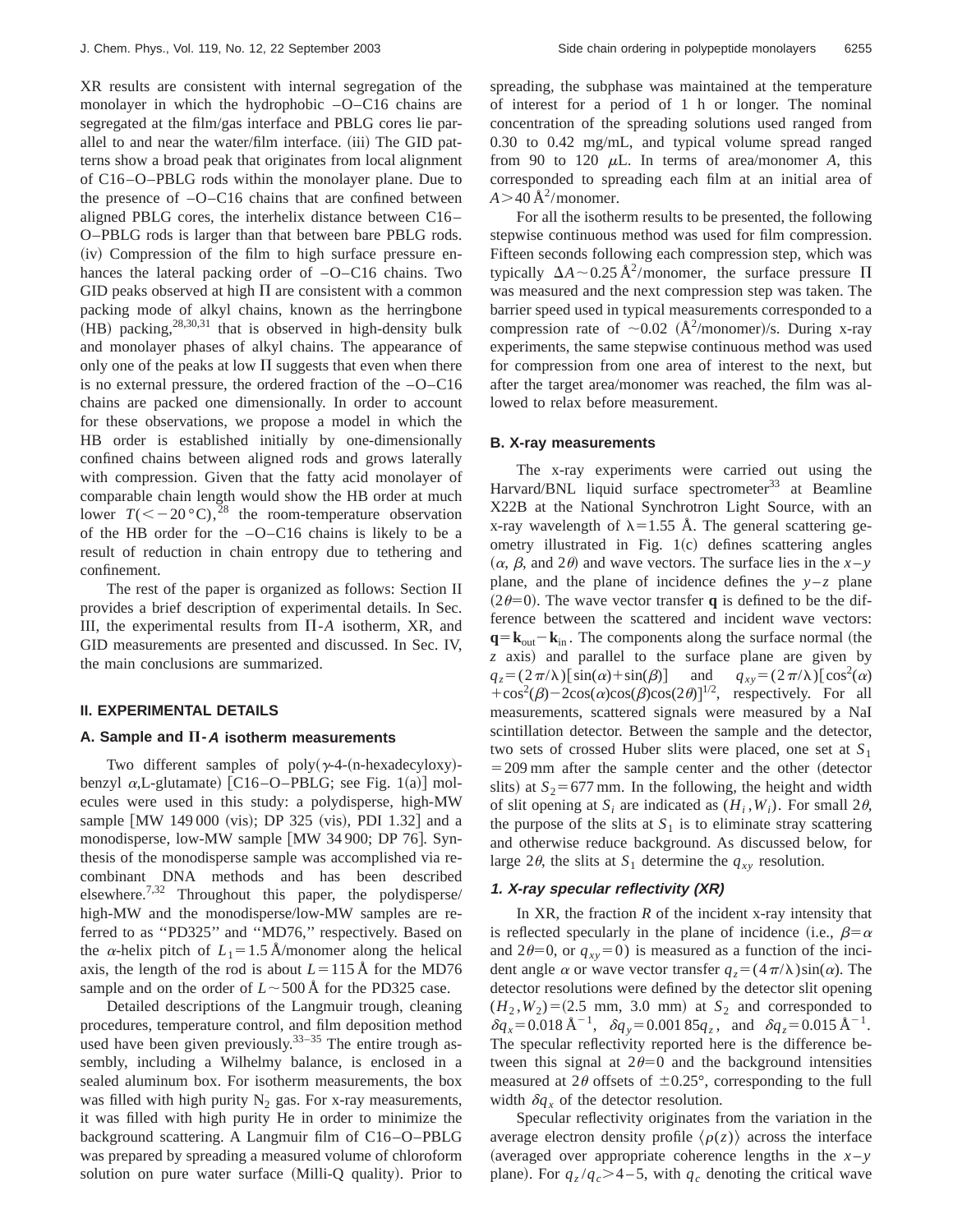vector for total reflection  $(q_c = 0.0218 \text{ Å}^{-1})$  for pure water subphase), the reflectivity  $R(q_z)$  from a macroscopically homogeneous surface is well described by the ''master formula" approximation $36-38$ 

$$
\frac{R(q_z)}{R_F(q_z)} \cong \left| \int_{-\infty}^{+\infty} dz \frac{d}{dz} \left[ \frac{\langle \rho(z) \rangle}{\rho_{\infty}} \right] e^{-iq_z z} \right|^2, \tag{1}
$$

where  $\rho_{\infty}$  is the electron density in the bulk subphase ( $\rho_{\infty}$ ) = 0.334 electrons/ $\AA^3$  for water).  $R_F(q_z)$  is the Fresnel reflectivity of an ideally flat and sharp subphase/gas interface, which is equal to  $R_F(q_z) = 1$  for  $q_z \leq q_c$  (total reflection) and decays algebraically as  $R_F(q_z) \approx (q_c/2q_z)^4$  for  $q_z \gg q_c$ .

## **2. Grazing incidence diffraction (GID)**

For this measurement, the incident angle  $\alpha$  is fixed below the critical angle  $\alpha_c$  (at  $\lambda = 1.55$  Å,  $\alpha_c = 0.154$ ° for water subphase), and scattered intensities are measured as a function of 2 $\theta$  or  $q_{xy}$  [ $\approx$ (4 $\pi$ / $\lambda$ )sin( $\theta$ ) for  $\beta$ ~0]. For  $\alpha < \alpha_c$ , the reflectivity is essentially total, with the only field below the interface being evanescent waves. As a result, diffuse scattering from the bulk subphase is largely suppressed. The existence of 2D order with a repeat distance *d* along the surface (e.g., a crystalline monolayer) would result in a peak at  $q_{xy}$  $= 2 \pi / d$ . By performing 2 $\theta$  (or  $q_{xy}$ ) scans near a GID peak at  $q_{xy}$   $\sim$  2 $\pi$ /*d* but at different heights above the surface horizon (i.e., at various values of  $\beta$ >0 or  $q_z$ >0), one can obtain information about how the 2D order responsible for the peak is correlated along the surface normal (i.e., the *z* axis).<sup>37</sup>

The settings used to collect most of the GID data are as follows: The incident angle was fixed at  $\alpha = 0.12^{\circ}$ , and the illuminated footprint on the surface extended over approximately  $L_f \sim 50$  mm along the beam direction. In view of the fact that the effective width of sample as seen at the detector position increases with  $2\theta$  as  $L_f \sin(2\theta)$ , the resolution is slightly more complicated than for XR. The slit settings that were used are:  $(H_1, W_1) = (6.0 \text{ mm}, 3.0 \text{ mm})$  at  $S_1$  (all cases),  $(H_2, W_2) = (18.0 \text{ mm}, 2.0 \text{ mm})$  at  $S_2$  for  $2\theta \leq 10^{\circ}$ , and  $(H_2, W_2) = (18.0 \text{ mm}, 3.0 \text{ mm})$  for  $2\theta > \sim 10^{\circ}$ . The inplane full width at half maximum (FWHM) resolution  $\delta q_{xy}$ , which depends on  $2\theta$ ,  $L_f$ , and  $W_i$ , varied as  $\delta q_{xy}$  $\sim$  0.070 $q_{xy}$  for 0.17 Å<sup>-1</sup>  $\lt q_{xy}$  < 0.37 Å<sup>-1</sup>. For  $q_{xy}$  >  $q'$  $= 0.37 \text{ Å}^{-1}$ , the resolution was limited by the fixed horizontal opening  $W_1$  of the front slits and therefore was constant at  $\delta q_{xy}$  ~ 0.026 Å<sup>-1</sup>, but only a fraction  $\sim q'/q_{xy}$  of the illuminated path  $L_f$  contributed to the raw intensities observed by the detector. The relatively large vertical opening  $H_2$  of the detector slits corresponded to the integration of scattered signals over  $\Delta q_z \sim 0.11 \text{ Å}^{-1}$ .

#### **3. Comments on radiation effects**

At an early stage in the experiment, C16–O–PBLG films were found to be sensitive to x rays when high incident intensities were used. With a full incident flux ( $\sim 10^9$  cts/s) striking the film-coated surface, time-dependent changes could be observed in the scattered intensities. In the case of GID, the use of high intensity beams resulted in a loss of diffraction peaks within 1 h. Consequently, both the incident intensity and exposure time were reduced in the subsequent



FIG. 2.  $\Pi$ -A isotherms from C16-O-PBLG monolayers: (a) PD325 films and (b) MD76 films at various temperatures (shifted vertically for clarity); (c) room-temperature comparison between PD325 and MD76 films of C16–PBLG and bare PBLG.

measurements by using absorbers, small beam divergence, and reduced counting time. Moreover, during measurements at any given *A*, the surface was translated perpendicular to the incident beam [along the  $x$  axis in Fig. 1(c)] from time to time to introduce a fresh spot into the beam for illumination. This also served to limit x-ray exposure on any given spot on the film surface. By performing frequent quick reflectivity scans, it was possible to verify that there were no significant radiation-induced changes in the reported film structure. The reduced incident intensity and counting time resulted in some loss of counting statistics in the scattering data; however, there was no other recourse.

#### **III. RESULTS AND DISCUSSION**

#### **A. -<sup>A</sup> isotherms**

A series of  $\Pi$ -*A* isotherms measured at various temperatures are summarized in Fig.  $2(a)$  for the PD325 films and in Fig. 2(b) for the MD76 films, respectively. Each curve cor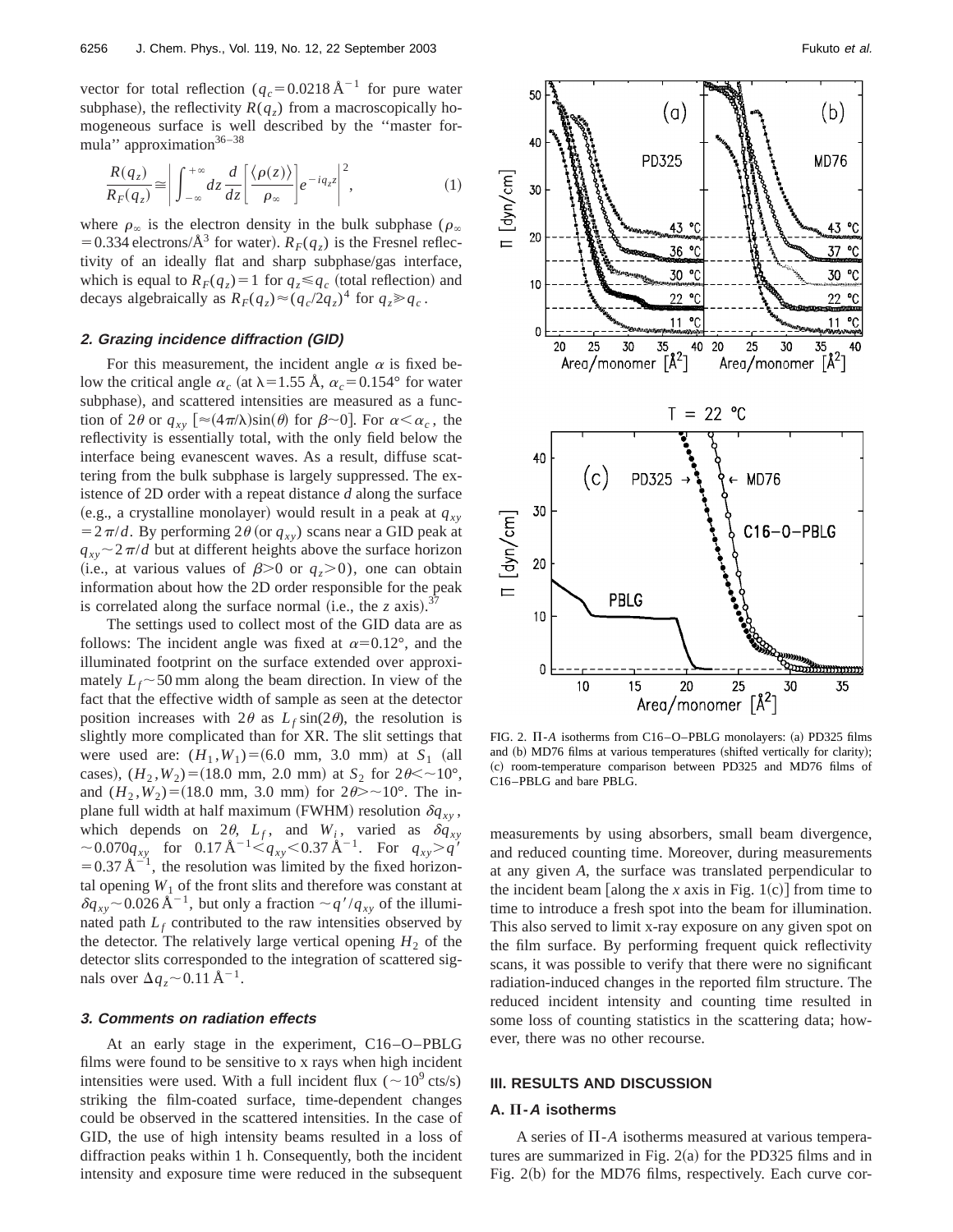responds to the first compression scan on an as-spread film. For  $T = 22$  and  $30^{\circ}$ C, at which many films were spread, isotherms obtained from separate films are presented together to demonstrate the reproducibility of the isotherms.

Prominent features in the C16–O–PBLG isotherms and their temperature dependence are qualitatively independent of the differences between the two samples. At large areas  $(A > \sim 35 \text{ Å}^2/\text{monomer})$ , the surface pressure remains equal to zero. For  $T \ge 22 \degree C$ , compression past  $A \sim 35 \AA^{2}/$ monomer results in a characteristic ''shoulder'' or plateaulike feature at low surface pressure  $(\Pi \langle \sim 5 \text{ dyne/cm})$ , in which an initial rise in  $\Pi$  to a few dyne/cm is followed by a kink and then a much slower increase in  $\Pi$ . At  $T = 11 \degree C$ , on the other hand, such a shoulder-like feature is absent. In all cases  $(11 \le T \le 43 \degree C)$ , further compression above  $\sim 5$  $dyne/cm$  results in a steep rise in  $\Pi$ , which continues until the pressure exceeds a few tens of dyne/cm and the film collapses (indicated by the isotherms bending down at high  $\Pi$ ). For each of the two samples, the low- $\Pi$  part of the isotherm shifts to larger areas as the temperature is raised, which suggests thermal expansion of C16–O–PBLG films.

In Fig. 2(c), the room-temperature isotherms  $(22 \degree C)$  of the two C16–O–PBLG samples are compared with that of bare PBLG. The PBLG isotherm exhibits a well-defined plateau at  $\Pi \sim 9$  dyne/cm, which has been shown to be consistent with a first-order monolayer/bilayer transition.<sup>24</sup> The very different  $\Pi$ -*A* characteristics displayed by the C16–O– PBLG monolayers must be related to the presence of the additional alkyl chains  $(-O - C16)$ .

Disregarding the shoulder feature at low  $\Pi$  for the moment, extrapolations of the low compressibility part of the isotherms (where  $\Pi$  increases sharply) down to the *A* axis  $(\Pi=0)$  yield  $A_{\text{lim}}$  ~ 27 Å<sup>2</sup>/monomer for the two samples of C16–O–PBLG at 22 °C. This value of *A*lim is clearly greater (by  $\sim$ 30%) than  $A_{\text{lim}}$   $\sim$  20.5 Å<sup>2</sup>/monomer for PBLG. It should be mentioned that the  $A_{\text{lim}}$  value for PBLG is quantitatively consistent with the microscopic structure of the PBLG monolayer, in which the rigid PBLG rods lie down flat on the water surface and are aligned parallel to their immediate neighbors. $^{24}$  The lateral interhelix distance (perpendicular to the helical axis) in an uncompressed PBLG monolayer ( $\Pi$ =0) has been shown to be  $d$  = 13.6 Å. This and the  $\alpha$  helix pitch of  $L_1 = 1.5$  Å/monomer along the helical axis imply a microscopic area/monomer of  $A = d \times L_1$  $= 20.4 \text{ Å}^2/\text{monomer}$ , which agrees with the  $A_{\text{lim}}$  estimated from the isotherm. Similarly, the GID results for  $d$  versus  $\Pi$ to be presented below indicate that the hairy rods C16–O– PBLG are also oriented parallel to the water surface and satisfy the relation  $A = d \times L_1$  for  $\Pi > -5$  dyne/cm. Therefore, the greater value of  $A_{\text{lim}}$  for C16–O–PBLG can be interpreted as arising primarily from an increase in interhelix distance between aligned rods.

More quantitatively, the  $\sim$ 30% difference in  $A_{\text{lim}}$  between C16–O–PBLG and PBLG is equivalent to an increase in the interhelix *d*-spacing by  $\Delta d \sim 5$  Å. This difference should correspond to the width of the gap between an adjacent pair of aligned PBLG cores in the C16–O–PBLG monolayer. Note that this width  $\Delta d$  is considerably shorter



FIG. 3. Compression/expansion isotherms taken on a C16–O–PBLG film (PD325) at 22 °C *(the same* film for all scans). The film was compressed only up to  $\Pi$ =25 dyne/cm, and went through two compression/expansion cycles.

than the length of the –O–C16 chain, which stretches out to  $17\times1.27$  Å=21.6 Å in the all-*trans* conformation. It is however comparable to a typical nearest-neighbor distance *a*  $\sim$  5 Å found in the ordered monolayer phases of alkyl chains.<sup>28,39</sup> According to these considerations, the  $-O-Cl6$ chains that are pinned between a pair of aligned PBLG cores cannot be directed from one core toward the other, parallel to the surface. Instead, it is more likely that such chains point away from the water surface, an inference that is also consistent with their hydrophobicity.

Another important observation is that the C16–O– PBLG monolayers withstand relatively high surface pressures, up to  $\Pi$  >40 dyne/cm at 22 °C. This is to be contrasted from the case of the PBLG monolayer, which collapses at  $\Pi$ ~9 dyne/cm to form a bilayer [see Fig. 2(c)]. The origin of the higher stability for C16–O–PBLG monolayers will be illuminated by the x-ray results to be discussed in the following sections.

A unique feature of the C16–O–PBLG isotherms is the appearance of the small shoulder-like plateau at low  $\Pi$  for  $T \ge 22$  °C. Evidence that this is not an artifact but originates from compression-induced changes in the internal structure of the monolayer, is provided by the isotherm data that are shown in Figs. 3 and 4. The results of these two different sets of measurements can be summarized as follows:

Figure 3 illustrates the reversibility of the C16–O– PBLG isotherms. The four scans shown were obtained from a *single* film that underwent two compression/expansion cycles at 22 °C. Compression was restricted to  $\Pi$ <25 dyne/cm in order to avoid a significant loss of material from the monolayer that can result from a collapse at high  $\Pi$  (e.g., formation of 3D aggregates above or below the monolayer, deposition along the trough edges and the barrier, etc.). It is clear from the overlaps between the first and second compression/expansion scans that the isotherm is reversible as long as the pressure remains well below the collapse point. Moreover, the expansion isotherms consistently exhibit the same shoulder feature, although there is some hysteresis on the large *A* side where  $\Pi$  ~0. The observation suggests that in the range of *A* over which this plateau occurs,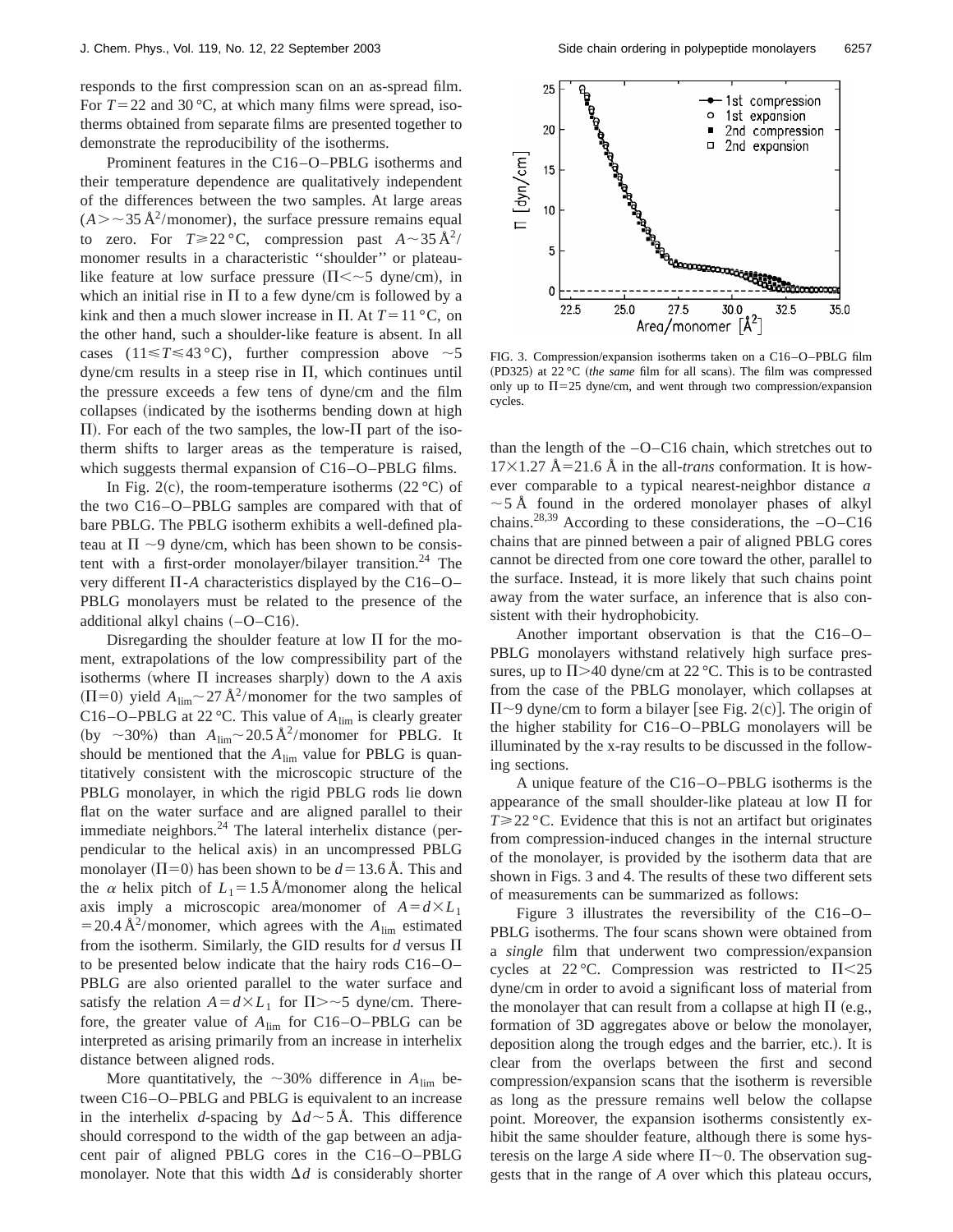

FIG. 4. Compression (filled symbols) and expansion (open symbols) isotherms taken on a PD325 film. The first two cycles were measured at 11 °C. After the second expansion, the film was left undisturbed for 5 h at *A*  $=$  42 Å<sup>2</sup>/monomer while the temperature was raised to 22.7 °C. After a 9% correction in area/monomer for material loss, the third compression scan (triangles) agrees with an isotherm on a fresh film at 22 °C. The isotherms at 22 °C have been shifted vertically for clarity.

the surface does not contain bare water areas of *macroscopic size*. It is conceivable that for a very stiff film, the presence of macroscopic voids might still lead to a small but finite pressure upon compression; however, it seems unlikely that the same feature should appear in the expansion isotherm. If there were macroscopic 2D voids, they should vanish after the first compression and would not reproduce the width of the plateau between the first and second compression isotherms.

The temperature dependence of the shoulder feature, i.e., its presence for  $T \ge 22$  °C and its absence at 11 °C, is demonstrated more convincingly in Fig. 4. The figure shows another set of isotherms obtained from *one* film. This film was first subjected to two cycles of compression/expansion at 11 °C, where the compression in each cycle was allowed to go beyond the collapse point. The isotherms shifted to smaller areas due to material loss, which is estimated to be  $\sim$ 8% after the first compression (from the area shift between the first and second compression scans) and  $\sim$ 1% after the second compression (from the shift between the first and second expansion scans). Apart from these shifts in *A*, all of these four scans show a monotonic behavior at low  $\Pi$ . After the second expansion, the film was left undisturbed at *A*  $=$  42 Å<sup>2</sup>/monomer for 5 h while the subphase temperature was raised and stabilized at 22.7 °C. The film was then compressed for the *third* time but now at 22.7 °C. The corresponding isotherm (up triangles in Fig. 4) now clearly exhibits the shoulder feature at low  $\Pi$ . Moreover, when this third scan is shifted horizontally to account for the total material loss of  $\sim$ 9% due to the first two compressions (down triangles), it agrees very well with the scan on a fresh film at  $22^{\circ}$ C (line).

Some speculations can be made about the origin of the shoulder feature. The fact that this feature is present at room

temperature but disappears at low temperature is reminiscent of the coexistence behavior associated with the first-order transition between liquid-expanded  $(L_1)$  and liquidcondensed  $(L_2)$  monolayer phases of simple surfactant molecules of comparable chain length. The  $L_1$  phase is a liquidlike phase characterized by disorder in both chain tilt and conformation (i.e., *gauche* defects), whereas in the  $L_2$  phase the chains are stretched out and well aligned.<sup>25,26,28</sup> In the case of fatty acid monolayers, both the  $L_1$  phase and the compression-induced  $L_1 - L_2$  transition are completely suppressed at  $T<18$  °C for pentadecanoic acid  $(C15)^{25,40}$  and at  $T \leq 28$  °C for hexadecanoic acid (C16).<sup>28,41,42</sup> It should also be noted that the bulk melting point of hexadecane  $(C16)$ occurs at  $18 \degree C^{39}$  Moreover, the GID results to be presented below show evidence that at room temperature not all but a good fraction of the tethered –O–C16 chains are disordered at low  $\Pi$  (<~5 dyne/cm). All these considerations suggest that the shoulder feature for  $T \ge 22$  °C may be somehow associated with chain "freezing" in which some of the conformationally disordered –O–C16 chains that are originally present at  $\Pi$ =0 would be transformed to the all-*trans* state through lateral compression. According to this interpretation, the chains would already be frozen at  $\Pi = 0$  for  $T = 11 \degree C$ . On the other hand, one major difference between the observed behavior of the shoulder feature and the  $L_1 - L_2$ transition for simple surfactant monolayers is in the dependence on temperature. It is well known that the  $L_1 - L_2$  coexistence pressure increases significantly with increasing temperature, e.g.,  $d\Pi_{L1-L2}/dT = 1.0 - 1.2$  (dyne/cm)/<sup>o</sup>C for fatty acids.<sup>25,40–42</sup> The fact that the pressure at the onset of the shoulder feature does not show such strong temperature dependence may be a result of the tethering of  $-O-C16$ chains, as opposed to these chains being isolated or ''free.''

Although the isotherms of the two C16–O–PBLG samples display qualitatively similar overall behaviors, there are quantitative differences between them. The most obvious of all is the difference in the width of the shoulder feature, which is wider for the PD325 sample by a factor of 2–3. The comparison shown in Fig. 2(c) also indicates that at  $22^{\circ}$ C, the PD325 film is more compressible than the MD76 film at high  $\Pi$  ( $>$   $\sim$  5 dyne/cm). The question of how these discrepancies between the two samples are related to the differences in dispersity and the molecular size (DP or MW) cannot be answered here. Some of these issues as well as the origin of the shoulder feature are discussed further in the subsequent sections.

#### **B. XR: Segregation within the monolayer**

Representative XR data from C16–O–PBLG films are displayed in Fig. 5 in terms of the normalized reflectivity  $R(q_z)/R_F(q_z)$ . These data sets were obtained from the PD325 films at various stages of compression at *T*  $=$  22.5 °C, and the corresponding positions along the isotherm are indicated on the right side of the figure. Very similar results have been obtained from the MD76 films at *T*  $=$  22.5 °C and 30.9 °C (not shown). The figure clearly shows that the oscillation periods (in  $q_z$ ) of the  $R/R_F$  curves shorten with increasing  $\Pi$ , which implies thickening of the film as a result of compression.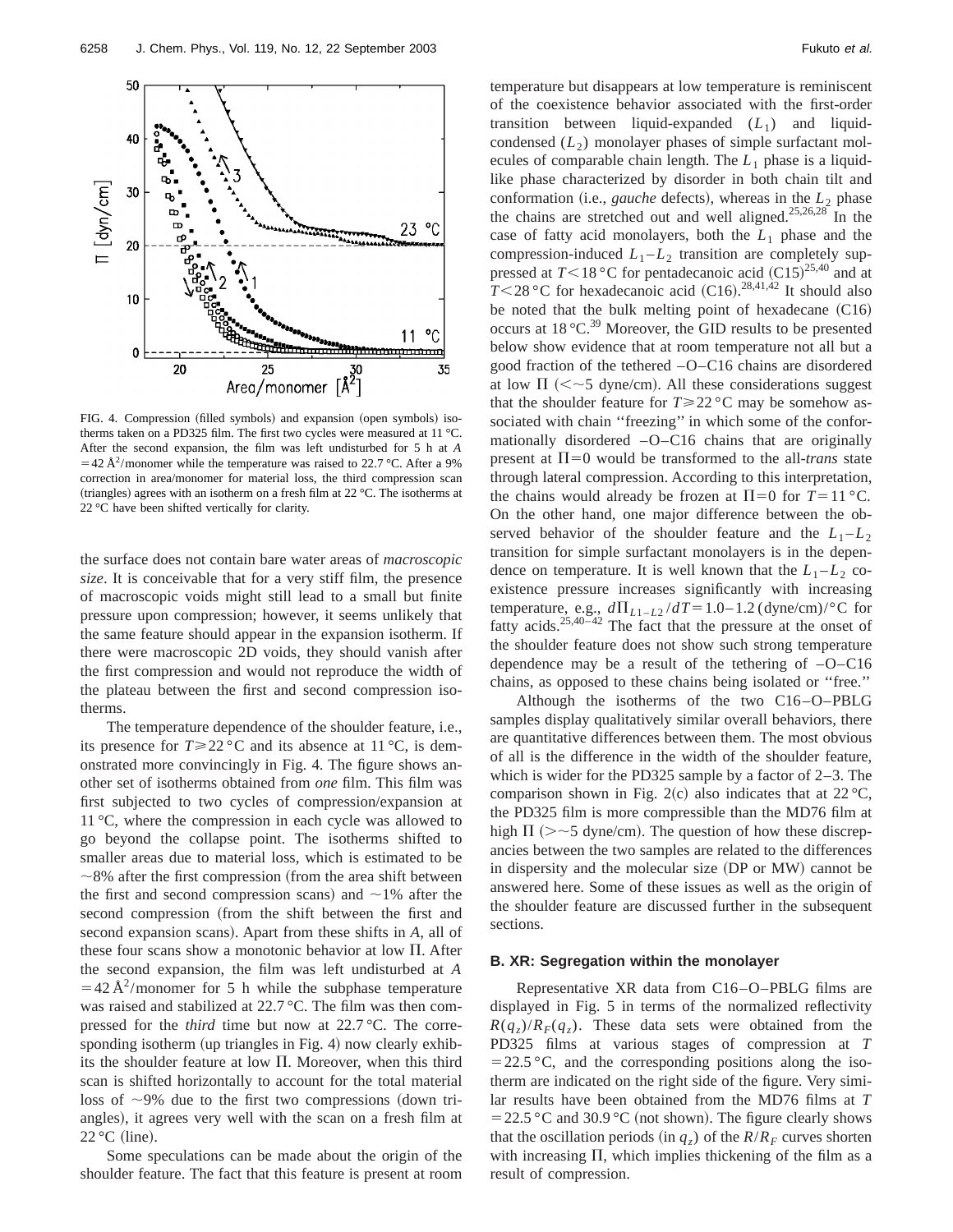

FIG. 5. Specular reflectivity normalized to the Fresnel reflectivity, measured from C16–O–PBLG films (PD325) at 22.5 °C and at various area/monomer A or surface pressure  $\Pi$  (shifted vertically for clarity). The solid lines are the best-fit  $R/R_F$  curves based on a two-box model for the average electron density profiles  $\langle \rho(z) \rangle$ .

The extraction of the average electron density profiles across the water/C16–O–PBLG/gas interface has been carried out using a simple "*n*-box" model for  $\langle \rho(z) \rangle / \rho_{\infty}$  that is based on the combination of  $n+1$  error functions. A schematic representation for the most relevant case of  $n=2$  (the "two-box" model) is given in Fig. 6(a). In an *n*-box model, each of the *n* layers assumed between the water subphase  $(\rho/\rho_{\infty} = 1)$  and the vapor above  $(\rho/\rho_{\infty} = 0)$  is represented by a box of height  $\phi_i = \rho_i / \rho_{\infty}$  and thickness  $l_i = z_i - z_{i-1}$ , and each of the  $n+1$  interfaces is then smeared out by a Gaussian roughness  $\sigma_i$ . In the analysis, theoretical  $R/R_F$  curves based on this model profile and Eq. (1) have been fit to the data in the range  $q_z \ge 0.1 \text{ Å}^{-1}$  (i.e.,  $q_z / q_c \ge 4.5$ ).

For all the reflectivity data obtained from the C16–O– PBLG films, the use of the two-box model with  $\phi_1 > 1$  and  $\phi_2$ <1 [see Fig. 6(a)] is both necessary and sufficient to produce good fits. The analysis based on the one-box model  $(\phi_i = 0 \text{ for } i \geq 2)$  leads to fits whose visible discrepancies from the data are too large to be acceptable, indicating that the ability of the two-box model to create a nonuniform density distribution across the film is essential. On the other hand, a relatively small number of measurement points and large uncertainties in the  $R/R_F$  data at high  $q_z$  (see the comments on radiation effects in Sec. IIB) would prevent an independent determination of all the two-box parameters if they were allowed to vary freely. Consequently, two kinds of constraints were used in the fitting. First, the thickness of the first layer, which will be later identified as a sublayer domi-



FIG. 6. (a) Two-box model for average electron density profile  $\langle \rho(z) \rangle$ . The parameters shown in (a) are the fitting parameters that *define* the profile. (b) Pictorial representation (end-on view) of hairy rods sitting on the water surface. The –O–C16 chains prefer to stay away from water and PBLG cores lie parallel to and near the interface with water. (c) New parameters  $l_{\text{core}}$ ,  $l_{\text{chain}}$ ,  $\phi_{\text{core}}$ ,  $\phi_{\text{chain}}$  that are derived from the density profiles. They are defined by the extremum points in the profile and the gradient, which is shown at the bottom.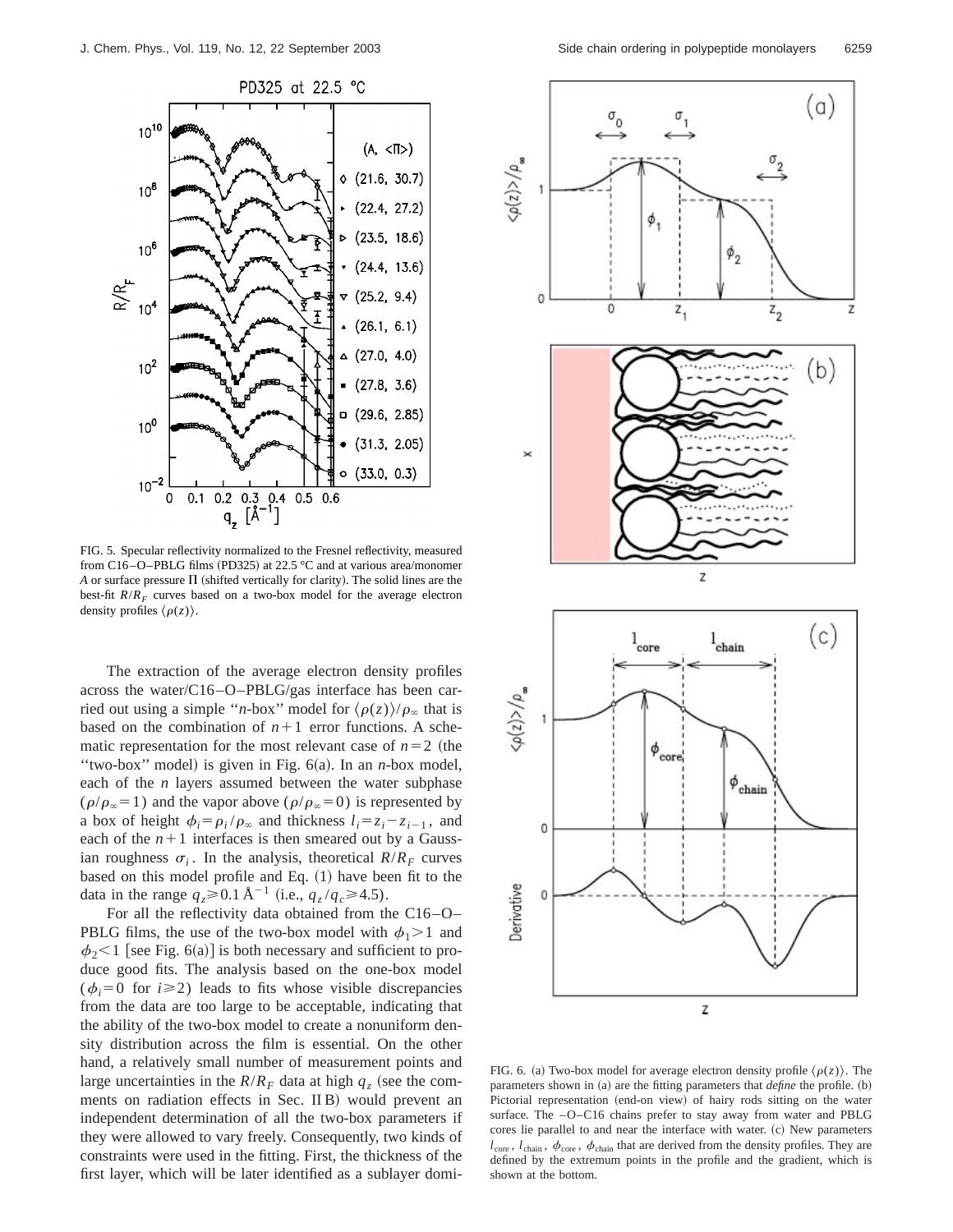nated by PBLG cores [see Fig.  $6(b)$ ], was constrained as  $z_1$  $=$  $l_1$ >9.6 Å on the basis of the smallest observed thickness of  $l_1 = 10.6 \pm 1.0 \text{ Å}$  for PBLG monolayers.<sup>24</sup> Second, the lower bound on each roughness parameter ( $\sigma_0$ ,  $\sigma_1$ , and  $\sigma_2$ ) was set to be equal to the predicted capillary wave roughness  $\sigma_{\text{cw}}$ . <sup>43,44</sup> The latter can be calculated from the surface tension  $\gamma = \gamma_w - \Pi$  ( $\gamma_w$  for water), the relation  $\sigma_{cw}^2 \propto T/\gamma$ ,<sup>43,44</sup> and the value of  $\sigma_{\text{cw}}(\Pi=0) = 2.50 \text{ Å}$  for a clean water surface at 22.5 °C, which was measured using the same experimental resolutions as for the films. This second constraint neglects any features in the density profile  $\langle \rho(z) \rangle / \rho_{\infty}$  that are sharper than  $\sigma_{cw}$ .

The best-fit  $R/R_F$  curves based on the two-box model are indicated by the solid lines in Fig. 5 and the corresponding profiles  $\langle \rho(z) \rangle / \rho_{\infty}$  are shown in Fig. 7(a) for the PD325 films. The ranges of the two-box parameters determined from the  $\Delta \chi^2$  ~ 1 contours in the parameter space (67% confidence limits) are listed in Table  $I(a)$  for three representative films. In Fig.  $7(b)$ , comparisons are made between the profiles extracted for PD325 and MD76 films at comparable surface pressures. The bottom two panels in the figure also show the one-box profiles obtained previously for the PBLG monolayer.<sup>24</sup>

Figure 7 shows that for all the C16–O–PBLG films, the lower half of the film (immediately above the water/film interface) is clearly denser than the upper half. While the thickening of the film broadens the profile with increasing  $\Pi$ , the nonuniform and asymmetric density distribution across the film persists up to high  $\Pi$ . Figure 7(b) shows that the width of the denser region is comparable to the thickness of PBLG monolayers. As depicted in Fig. 6(b), these observations suggest that the C16–O–PBLG monolayer is composed of the following two physically separate sublayers: (i) a lower layer dominated by the rod-like PBLG cores (i.e., the helical backbone and part of the side chains closer to it) lying parallel to the interface, and (ii) an upper layer consisting primarily of the –O–C16 chains. This type of segregation at the submonolayer level is consistent with both the composite character of these hairy rod molecules and the hydrophobicity of the alkyl chains.

The validity of the above interpretation can be checked through quantitative examination of the sublayer thicknesses and densities. Although Table  $I(a)$  shows that the uncertainties for the natural parameters used to fit the two-box model (especially for  $\phi_1$ ,  $\phi_2$ , and  $\sigma_1$ ) are relatively large, the actual density profiles are considerably better defined. This type of situation is typical of models for which the number of independent parameters is larger than can be justified by the  $data<sup>45</sup>$  In such cases, both the variance of each parameter and the cross correlations between different parameters are large, but linear combinations of these can be found with much smaller uncertainties and cross correlations. In fact, in the present case, more definitive (and more physically meaningful) measures of layer thicknesses and densities can be extracted graphically from the density profiles. We define parameters  $l_{\text{core}}$ ,  $l_{\text{chain}}$ ,  $l_{\text{total}} = l_{\text{core}} + l_{\text{chain}}$ ),  $\phi_{\text{core}}$ , and  $\phi_{\text{chain}}$ from the extremum points in the best-fit profiles  $\langle \rho(z) \rangle / \rho_{\infty}$ and their gradients, as shown in Fig.  $6(c)$ . Table I(b) lists typical ranges of these parameters derived from the profiles



FIG. 7. Average electron density profiles  $\langle \rho(z) \rangle / \rho_{\infty}$  of the water/C16–O– PBLG/gas interface. They were extracted from the best fits to the  $R/R<sub>F</sub>$  data and are based on the two-box model. (a) PD325 films at various area/ monomer and surface pressures (shifted vertically for clarity). (b) Comparisons between the profiles from PD325 films at  $22.5\text{ °C}$  (solid lines) and MD76 films at 30.9 °C (short dashed lines) and at 22.5 °C (long-short dashed lines). The thick and long dashed lines are one-box model profiles from bare PBLG monolayers.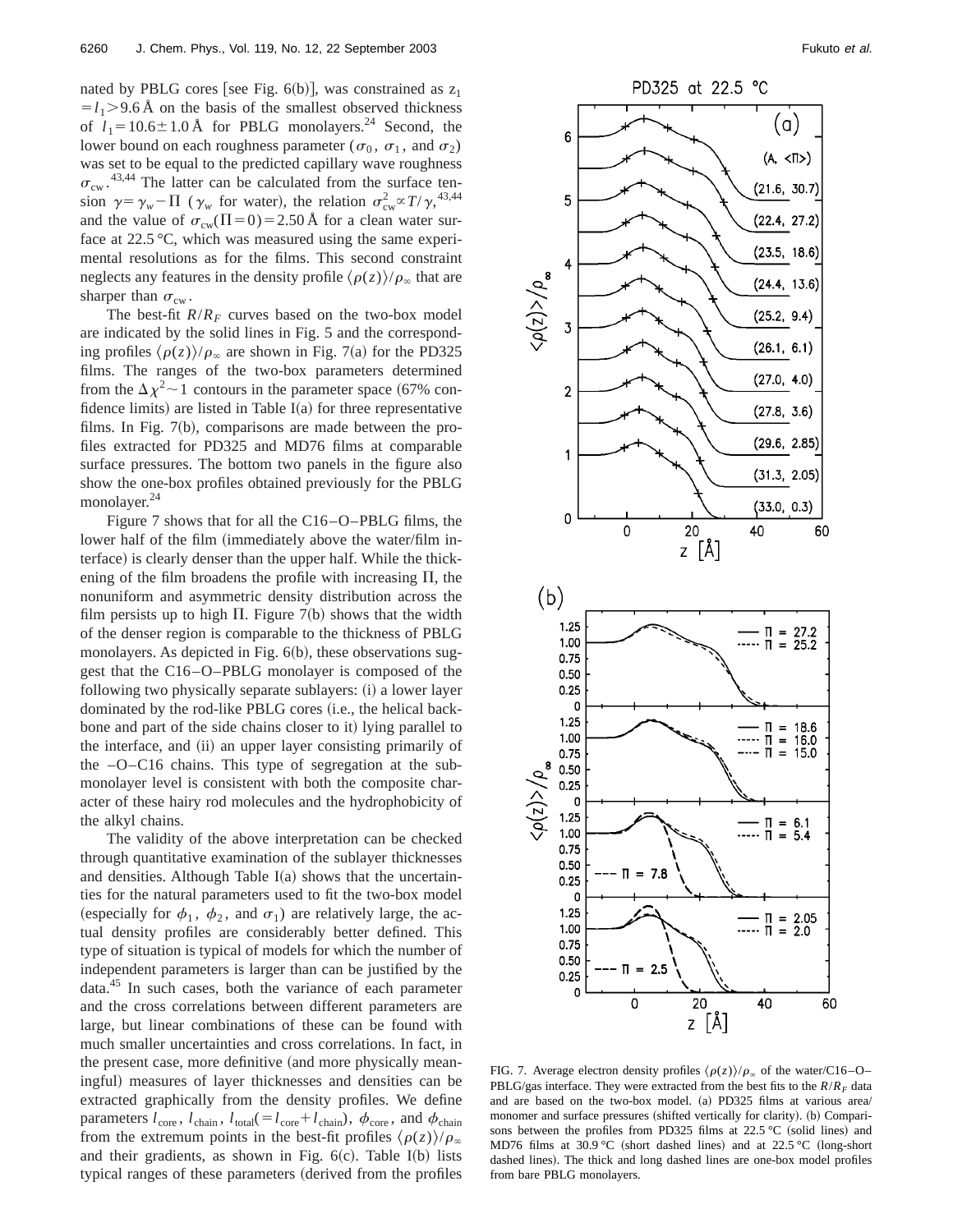TABLE I. Typical range of parameters for the average electron density profile  $\langle \rho(z) \rangle / \rho_{\infty}$  across the water/ C16–O–PBLG/gas interface, determined by 67% confidence limits (i.e., from the  $\Delta \chi^2 = 1$  contour in the parameter space): (a) two-box fitting parameters; (b) parameters derived from two-box profiles; and (c) comparison between the uncertainties of parameters in (a) and (b). Note: for each parameter  $p$ ,  $\Delta p$  $=$  upper limit{ $p$ }  $-$  lower limit{ $p$ }.

|     |                                            | $\Pi = 2.05$ dyne/cm<br>$(\chi^2_{\rm min} = 0.81)$ | $\Pi = 9.4$ dyne/cm<br>$(\chi^2_{\rm min} = 3.3)$ | $\Pi$ =30.7 dyne/cm<br>$(\chi^2_{\rm min} = 0.75)$ |
|-----|--------------------------------------------|-----------------------------------------------------|---------------------------------------------------|----------------------------------------------------|
| (a) |                                            |                                                     |                                                   |                                                    |
|     | $z_1(A)$                                   | $9.6^a - 12.7$                                      | $9.6^a - 12.3$                                    | $9.6^a - 14.3$                                     |
|     | $z_2(A)$                                   | $22.4 - 24.1$                                       | $25.6 - 27.0$                                     | $29.5 - 30.4$                                      |
|     | $\phi_1$                                   | $1.20 - 1.42$                                       | $1.25 - 1.42$                                     | $1.29 - 1.59$                                      |
|     | $\phi_2$                                   | $0.72 - 0.97$                                       | $0.84 - 0.96$                                     | $0.85 - 0.97$                                      |
|     | $\sigma_0(\AA)$                            | $2.54^b - 3.8$                                      | $2.68^{\rm b} - 3.9$                              | $3.30^b - 4.6$                                     |
|     | $\sigma_1(\check{A})$                      | $2.54^b - 7.2$                                      | $2.68^b - 6.2$                                    | $4.0 - 9.4$                                        |
|     | $\sigma_2(A)$                              | $2.54^b - 3.7$                                      | $3.0 - 3.8$                                       | $3.5 - 4.2$                                        |
| (b) |                                            |                                                     |                                                   |                                                    |
|     | $l_{\text{core}}(\text{Å})$                | $9.7 - 12.8$                                        | $10.6 - 12.3$                                     | $12.0 - 14.4$                                      |
|     | $l_{\text{total}}(\text{Å})$               | $22.8 - 24.1$                                       | $26.1 - 27.0$                                     | $30.4 - 31.2$                                      |
|     | $l_{\text{chain}}(\mathbf{A})$             | $11.2 - 13.2$                                       | $14.7 - 15.6$                                     | $16.9 - 18.4$                                      |
|     | $\phi_{\rm core}$                          | $1.195 - 1.218$                                     | $1.247 - 1.263$                                   | $1.273 - 1.288$                                    |
|     | $\phi_{\rm chain}$                         | $0.834 - 0.961$                                     | $0.882 - 0.953$                                   | $0.937 - 0.976$                                    |
| (c) |                                            |                                                     |                                                   |                                                    |
|     | $\Delta l_{\rm core}/\Delta z_1$           | 1.0                                                 | 0.63                                              | 0.50                                               |
|     | $\Delta l_{\text{total}}/\Delta z_2$       | 0.74                                                | 0.60                                              | 0.49                                               |
|     | $\Delta \phi_{\rm core}/\Delta \phi_1$     | 0.11                                                | 0.094                                             | 0.050                                              |
|     | $\Delta \phi_{\text{chain}}/\Delta \phi_2$ | 0.51                                                | 0.60                                              | 0.31                                               |

<sup>a</sup>Lower bound on  $z_1 = l_1$  constrained by the smallest thickness of  $l_1 = 10.6 \pm 1.0$  Å observed for PBLG monolayers

<sup>b</sup>Lower bound on  $\sigma_i$  constrained by the predicted capillary-wave roughness.

with  $\Delta \chi^2$  ~ 1), and Table I(c) demonstrates the narrower ranges of their uncertainties by comparing them with those of the corresponding two-box parameters.

The layer thicknesses  $l_{\text{core}}$ ,  $l_{\text{chain}}$ , and  $l_{\text{total}}$  and the sublayer densities  $\phi_{\text{core}}$  and  $\phi_{\text{chain}}$  thus derived are plotted as a function of  $A$  in Fig. 8 and as a function of  $\Pi$  in Fig. 9. The quantity  $\rho_s$  in Fig. 8(a) represents the number of electrons per unit area belonging to the C16–O–PBLG molecules, which contain  $n_0 = 255$  electrons/monomer. The experimentally derived estimates  $\rho_s = \rho_\infty (\phi_{\text{core}} \cdot l_{\text{core}} + \phi_{\text{chain}} \cdot l_{\text{chain}})$  (triangles) and the theoretical curve  $\rho_s = n_0 / A$  expected for a laterally uniform, monomolecular film (dashed curve) agree within  $\sim$ 10% of each other, all the way up to  $\Pi$   $\sim$ 30 dyne/ cm. The good agreement indicates that the two sublayers together account for nearly all of the C16–O–PBLG molecules on the surface. Moreover, it reinforces the validity of the underlying assumption that the C16–O–PBLG film is indeed a monolayer (as opposed to, say, a bilayer) and remains so up to high  $\Pi$  with little loss of material.

As already inferred from Fig. 7(b), the thickness  $l_{\text{core}}$  of the lower sublayer [squares in Figs.  $8(c)$  and  $9(b)$ ] compares well with the thickness  $l_1 = 10.6 \sim 12.1$  Å observed for PBLG monolayers.24 This is consistent with the rod-like PBLG cores of C16–O–PBLG that are oriented parallel to and concentrated near the water/film interface with a relatively narrow height distribution. The plausibility of the maximum density  $\phi_{\text{core}}$  can be checked as follows: If the fraction *A*PBLG /*A* of the area in the lower sublayer is attributed to the PBLG cores and the remaining fraction to alkyl chains, upper and lower bounds on  $\phi_{\text{core}}$  can be estimated using

$$
\phi_{\text{core}}^{+} = (A_{\text{PBLG}}/A)\phi_{\text{PBLG}} + (1 - A_{\text{PBLG}}/A)\phi_{\text{alk},S},\qquad(2a)
$$

$$
\phi_{\text{core}}^{-} = (A_{\text{PBLG}}/A) \phi_{\text{PBLG}} + (1 - A_{\text{PBLG}}/A) \phi_{\text{alk},L}, \qquad (2b)
$$

where  $A_{\text{PBLG}}$  and  $\phi_{\text{PBLG}}$  represent the area/monomer and the maximum value of  $\langle \rho(z) \rangle / \rho_{\infty}$  for a close packed PBLG monolayer on water, respectively. The quantity  $\phi_{\text{alk},i}$  $= \rho_{\text{alk},i} / \rho_{\infty}$  stands for the electron density in a crystalline (*i*  $=$  *S*) or liquid ( $i = L$ ) phase of alkyl chains normalized to that of water. The parameters for PBLG can be represented by  $A_{\text{PBLG}} = 20.2 \text{ Å}^2/\text{monomer}$  and  $\phi_{\text{PBLG}} = 1.36$  observed at  $\Pi$ =2.5 dyne/cm [see Fig. 7(b)]. As for  $\phi_{\text{alk},i}$ , the bulk liquid density of *n*-alkanes<sup>39,46</sup> can be used to set  $\phi_{\text{alk},L} = 0.80$ , while electron densities measured previously for ordered monolayer phases of simple surfactants<sup>33,36,47-49</sup> and for surface frozen and bulk rotator phases of  $n$ -alkanes<sup>39,46</sup> lead to  $\phi_{\text{alk},S}$  = 0.95–1.0. The bounds calculated using these values in Eq. (2) are indicated by the dashed curve ( $\phi_{\rm core}^+$  with  $\phi_{\text{alk},S} = 1.0$ ) and the dotted curve ( $\phi_{\text{core}}^-$ ) in Fig. 8(b). The fact that the experimentally derived values for  $\phi_{\text{core}}$  [squares in Figs.  $8(b)$  and  $9(a)$ ] fall between these two limiting curves at low  $\Pi$  (large *A*) provides additional evidence for the segregation of PBLG cores near the water/film interface. On the other hand, the fact that the values for the upper layer density  $\phi_{chain}$  [triangles in Figs. 8(b) and 9(a)] fall within the range  $\phi_{\text{alk},L}$  = 0.80  $\lt \phi_{\text{chain}} \leq \phi_{\text{alk},S}$   $\sim$  1 suggests that alkyl chains are the primary constituents of the upper sublayer. This observation is consistent with the segregation of –O–C16 chains near the film/vapor interface.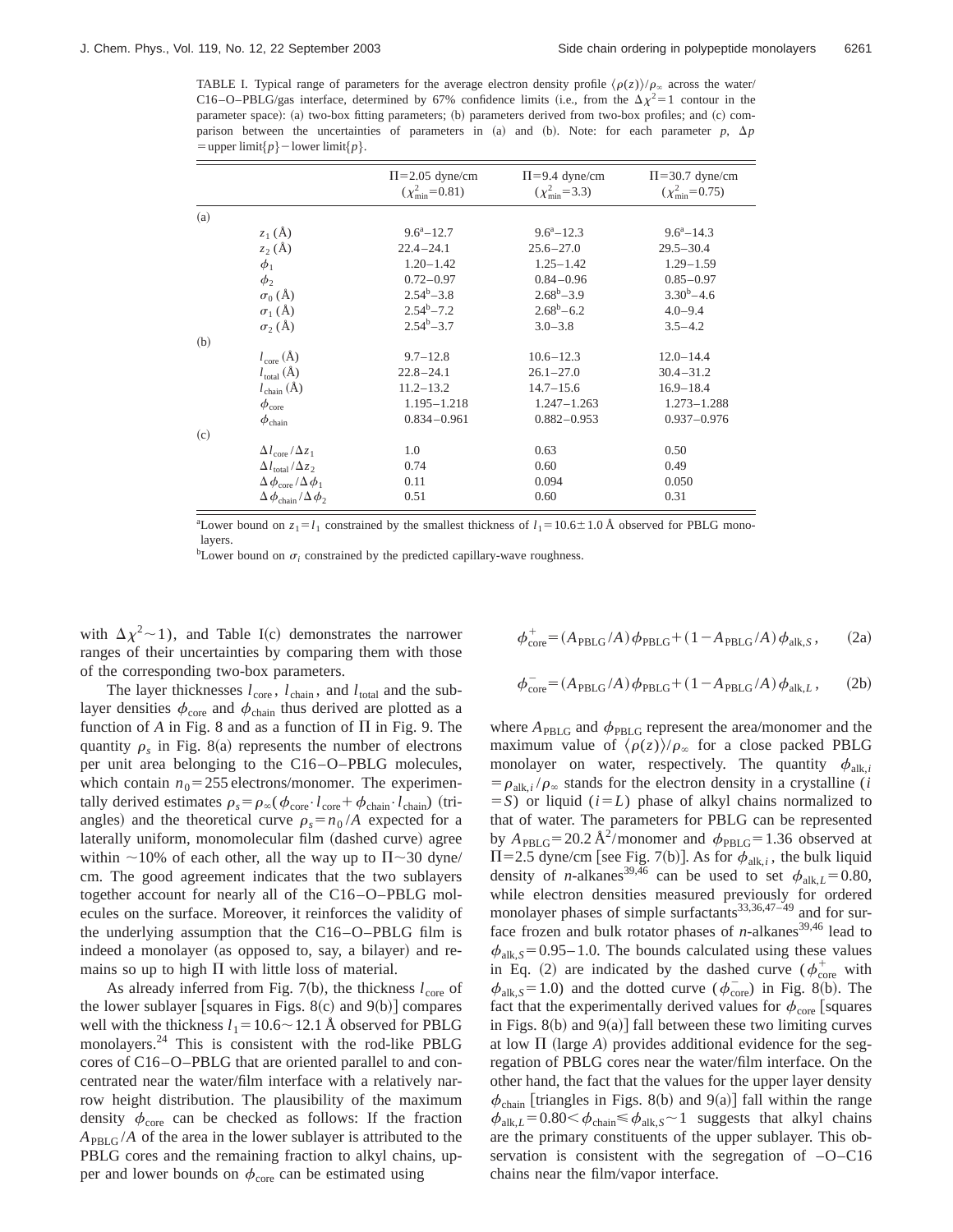

FIG. 8. (a) The surface electron density from C16–O–PBLG molecules, (b) relative density parameters, and (c) thickness parameters derived from bestfit profiles as a function of area/monomer for PD325 film at 22.5 °C. In panel (a), the down triangles correspond to  $\rho_s = \rho_\infty (\phi_{\text{core}} \cdot l_{\text{core}} + \phi_{\text{chain}})$  $\cdot$ *l*<sub>chain</sub>) based on the extracted parameters, and the dashed line to the theoretical curve  $\rho_s = n_0 / A$ . In panel (b), the dashed line corresponds to the upper limit  $\phi_{\rm core}^+$  in Eq. (2a) and the dotted line to the lower limit  $\phi_{\rm core}^-$  in Eq. (2b). The quantities  $\phi_{\text{alk},i} = \rho_{\text{alk},i} / \rho_{\infty}$  indicated on the right stand for the electron density in a crystalline  $(i = S)$  or liquid  $(i = L)$  phase of alkyl chains normalized to that of water.

Figures 8 and 9 show that the behavior of the thicknesses and the densities seem to change around *A*lim  $\sim$  27 Å<sup>2</sup>/monomer and  $\Pi$   $\sim$  4 dyne/cm. The "shoulder" region on the lower density side of this point  $(A > A_{\text{lim}})$  is characterized by little or no variations in any of the three thicknesses. In this constant thickness regime, the density  $\phi_{\text{core}}$  of the lower sublayer starts out (at  $\Pi \sim 0$ ) being close to the midpoint between the two limiting curves  $\phi_{\text{core}}^{\pm}$ , increases gradually with compression, and becomes comparable to its upper bound  $\phi_{\rm core}^+$  as the area reaches  $A_{\rm lim}$  $\sim$  27 Å<sup>2</sup>/monomer. Further compression to  $A < A_{\text{lim}}$  and  $\Pi$  >5 dyne/cm produces little further changes in  $\phi_{\text{core}}$ , but it is now accompanied (together with the steep rise in  $\Pi$ ) by film thickening characterized by a slight increase in  $l_{\text{core}}$  and more rapid increases in  $l_{\text{chain}}$  and  $l_{\text{total}}$ . These observations (together with  $\phi_{\text{core}} \sim \phi_{\text{core}}^+$  at  $A \sim A_{\text{lim}}$ ) suggest that at the limiting area  $A_{\text{lim}}$ , the lower sublayer achieves the maximum packing configuration that is possible without deformation or vertical displacements of PBLG cores.

The behavior of the upper layer density  $\phi_{chain}$  at low  $\Pi$ 



FIG. 9. (a) The relative density parameters and (b) thickness parameters derived from best-fit profiles as a function of  $\Pi$ ; PD325 films at 22.5 °C (filled symbols); MD76 films at 30.9 °C (open symbols), and 22.5 °C (crossed open symbol).

cannot be determined unambiguously due to its relatively large uncertainties. Nevertheless, according to the best-fit values,  $\phi_{\text{chain}}$  is closer to  $\phi_{\text{alk},L}$  = 0.80 at  $\Pi$  ~ 0 and increases as the area is reduced to  $A_{\text{lim}}$ . This seems to indicate that at least on the low-density side of the ''shoulder'' region  $(\Pi \leq 2$  dyne/cm), the -O-C16 chains in the upper layer may be disordered. By contrast, the values for  $\phi_{chain}$  on the high-density side  $(A \leq A_{\text{lim}}, \Pi > 5 \text{ dyne/cm})$  are comparable to  $\phi_{\text{alk},S}$  = 0.95–1.0, suggesting more solid-like packing of these chains. The thickness of  $l_{chain} \sim 18 \text{ Å}$  observed at the highest pressure probed ( $\Pi$ ~30 dyne/cm) would correspond to an average tilt angle of  $\theta = \cos^{-1}(18/21.6) \sim 34^{\circ}$  relative to the surface normal for fully extended –O–C16 chains if all of them were anchored on a single plane. Since this latter condition is clearly not satisfied in the present case, the above average value should only be viewed as an estimate for possible magnitudes. Given that the side chains are tethered to the helical backbones and some of the alkyl ends reside between PBLG cores in the lower layer, a relatively large distribution in local tilt angles is to be expected. The issues concerning the ordering of  $-O-C16$  chains at high  $\Pi$ will be illuminated further by the GID results to be discussed in the following section.

## **C. GID: In-plane structures**

The GID results reveal that two different types of structural order coexist within the C16–O–PBLG monolayers.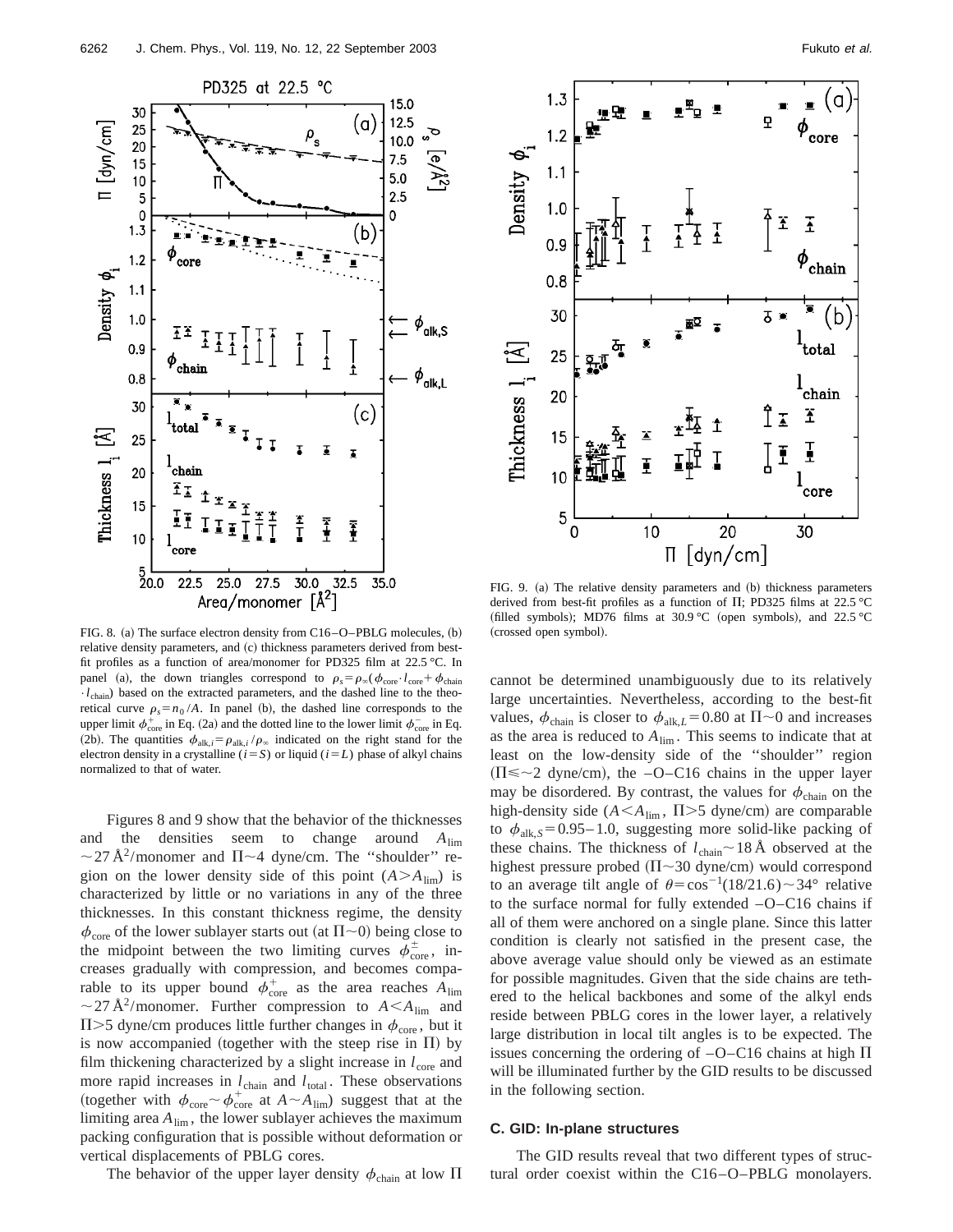

FIG. 10. Interhelix GID peaks from C16-O-PBLG monolayers (PD325) at 22.5 °C and various  $\Pi$ . The curves have been shifted vertically for clarity. The lines are Lorentzian fits.

One corresponds to lateral positional order arising from the alignments of rod-like PBLG cores, and the other originates from the packing of chain-like –O–C16 part of the side chains. These two types of in-plane order involve dissimilar intermolecular repeat distances and therefore manifest themselves in different ranges of scattering vectors. The principal results elucidating the interrod and interchain structures are presented separately below.

## **1. Interhelix order**

GID intensities measured at relatively small lateral wave vectors  $q_{xy}$  and near the surface horizon  $(0 < q_z)$  $(0.11 \text{ Å}^{-1})$  exhibit a peak centered in the range  $0.33 < q_{xy}$  $0.45 \text{ Å}^{-1}$ . This is illustrated in Fig. 10, which shows a series of representative data collected from PD325 films under different degrees of compression at 22.5 °C. As the film is compressed and the surface pressure rises, the center  $q_0$  of the peak shifts to larger  $q_{xy}$ , implying a compressioninduced decrease in the corresponding in-plane repeat distance  $d=2\pi/q_0$ . The position  $q_0$  has been determined by fitting a Lorentzian with constant and linear background terms to each GID pattern. The best fits are shown as the solid curves in Fig. 10. The *d* spacing  $d=2\pi/q_0$  is plotted as a function of *A* in Fig. 11 (PD325 films only) and as a function of  $\Pi$  in Fig. 12 (both PD325 and MD76 films), respec-



FIG. 11. Interhelix distance (symbols) and surface pressure  $\Pi$  (line) as a function of area/monomer A for C16-O-PBLG monolayers (PD325 films) at 22.5 °C. Vertical dashed lines divide the separate regions.

tively. The figures show that the *d* spacing starts out around  $d = 19$  Å at low  $\Pi$  and compression to  $\Pi \sim 30$  dyne/cm reduces it to  $d = 14.5$  Å for PD325 films and to  $d = 16$  Å for MD76 films.

In the previous GID measurements on PBLG monolayers, a peak that resembles those shown in Fig. 10 was observed but at slightly larger  $q_{xy}$  or slightly smaller *d* spacing.<sup>24</sup> The similarities with the results on PBLG suggest that the rod-like PBLG cores of C16–O–PBLG molecules are aligned parallel to their near neighbors within the lower sublayer of the monolayer. According to this interpretation, the observed GID peak is associated with the lateral positional periodicity in the direction perpendicular to the aligned rod axes, and the *d* spacing *d* can be identified with a nearest-neighbor interhelix distance along the same direction. The main difference between bare PBLG and C16–O– PBLG is in the exact magnitude of the interhelix distance. Over the range of  $\Pi$  in which the monolayer is stable, the *d* spacing between PBLG rods has been found to vary from  $d = 13.6 \text{ Å}$  at  $\Pi = 0$  to  $d = 12.6 \text{ Å}$  at  $\Pi = 9$  dyne/cm.<sup>24</sup> Figure 12 shows that over the same range of  $\Pi$ , the interhelix distance between hairy rods C16–O–PBLG also decreases but



FIG. 12. Interhelix  $d$  spacing vs  $\Pi$  for C16–O–PBLG monolayers: (a) PD325 films at 22.5 °C, (b) MD76 films at 22.5 °C, and (c) MD76 films at 30.9 °C. Each solid line is given by dividing the area from isotherm by the helical pitch  $L_1 = 1.5$  Å/monomer along the helical axis.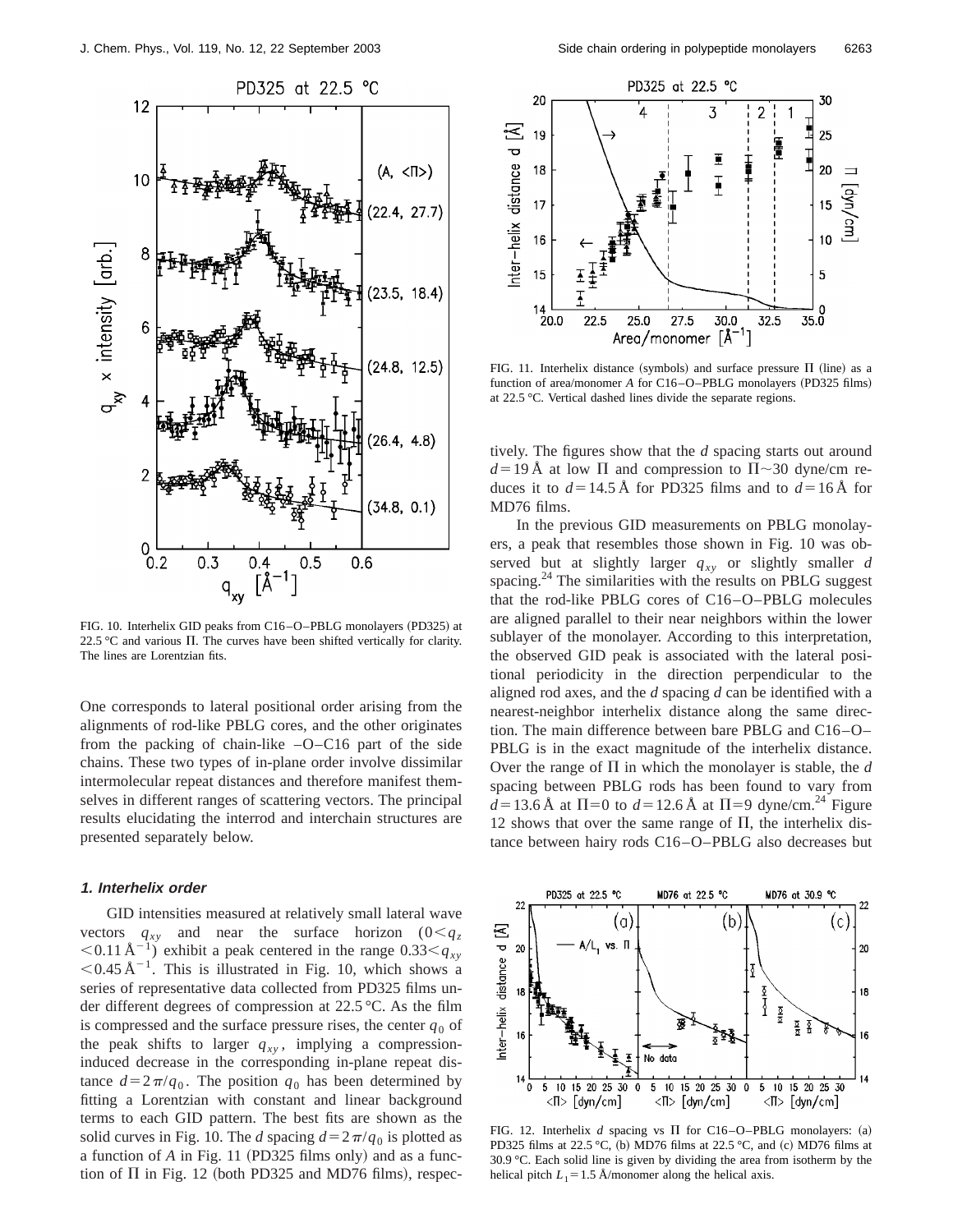remains greater than the values for PBLG by  $\Delta d \sim 5$  Å. This extra *d* spacing for C16–O–PBLG is consistent with the idea that –O–C16 chains are present in the core-dominated lower sublayer and are confined between pairs of aligned PBLG cores.

The widths of the GID peaks observed from C16–O– PBLG monolayers do not show any compression-dependent behavior. However, in all cases, the peak widths are broader than the resolution  $\delta q_{xy}(\sim 0.026 \,\text{\AA}^{-1})$ , and the FWHM values  $\Delta q_{xy}$  determined from the Lorentzian fits scatter in the range  $\Delta q_{xy} = 0.04 - 0.1 \text{ Å}^{-1}$ . By identifying the inverse of the resolution-corrected half width with a lateral correlation length,<sup>28,36</sup> i.e.,  $\xi_{\perp} = 2/[\Delta q_{xy} - \delta q_{xy}]$ , the extent of the lateral positional correlations is estimated to be on the order of only  $\xi$ <sup>1</sup>/ $d$  = 2 – 10 interhelix distances, which implies short-range order. This estimate for  $\xi$  /*d* is comparable to the values found for the PBLG monolayer.<sup>24</sup> The limited extent of  $\xi_1$ and its apparent insensitivity to changes in  $\Pi$  suggest that C16-O-PBLG molecules form a 2D glassy phase consisting of many small, locally ordered domains, which remain ''frozen in" up to high  $\Pi$ . Moreover, a sample rotation scan with the detector position fixed at the peak center does not show the intensity variations that would be expected if the illuminated region of the sample consisted of few large domains. It follows from this that small domains are oriented randomly within the monolayer plane (i.e., a powder average).

Some insights on how the microscopic structure of the monolayer responds to macroscopic compression can be gained by examining the compression-dependent variations of the interhelix distance. For that purpose, Fig. 11 makes a comparison between the  $\Pi$ -*A* and "*d*-*A*" isotherms for PD325 films at 22.5 °C. The figure is divided into four area/ monomer regions (regions  $1-4$ ) to emphasize the different surface pressure behavior that can be seen in each region. The behavior of *d* can be summarized as follows:

In region 1, in which  $\Pi \sim 0$  throughout, the *d* spacing can be considered, on average, to be roughly constant at *d*  $=$  18.5–19 Å. This is consistent with a macroscopic coexistence of monolayer islands and bare water regions, just as in the case of the PBLG monolayer for  $A > A_{\text{lim}}$  and  $\Pi = 0^{24}$ The fact that an interhelix GID peak is already observed in this region indicates a tendency of C16–O–PBLG rods to aggregate laterally and align themselves with neighboring rods immediately upon spreading, without external pressure.

For region 2, the number of data points is too small to make any definite conclusions about a possible change in *d*. Nevertheless, the small initial rise in  $\Pi$  in this region appears to be accompanied by a slight decrease in the *d* spacing to  $d \sim$ 18 Å. If this is a real effect of compression, it implies an actual microscopic compression of the C16–O–PBLG monolayer. This suggests that bare water areas of macroscopic sizes are probably absent at the onset of region 2, as already inferred from the reversibility of the isotherm.

In region 3, which is defined by the plateau in the  $\Pi$ -*A* isotherm, the *d* spacing also exhibits a plateau-like behavior. It is interesting to note that the measurable change in surface area over this region  $(A = 31.5 \rightarrow A_{\text{lim}} \sim 27.0 \,\text{\AA}^2/\text{monomer}, \text{ or}$  $\Delta A/A \sim 15\%$ ) leaves the interhelix distance almost unaffected (constant at  $d \sim 18$  Å, within a scatter of  $\delta d/d$ 

In region 4, decreasing area results in both a steep rise in  $\Pi$  and a significant decrease in the interhelix distance. Therefore, unlike the behavior seen in region 3, macroscopic film compression in region 4 seems to lead directly to microscopic compression of aligned C16–O–PBLG rods within the locally ordered domains.

The relationship between macro- and microscopic compression is illuminated further by the  $d$  versus  $\Pi$  plot shown in Fig. 12. Each of the " $A/L_1$  versus  $\Pi$ " curves shown (solid lines) has been obtained by dividing the nominal area/ monomer *A* in the isotherm by the  $\alpha$ -helix pitch of  $L_1$ -1.5 Å/monomer. These curves are based on the assumption that the total length *L* of a C16–O–PBLG rod consisting of *n* monomers is fixed at  $L = n \times L_1$  at all times. Figure 12(a) shows that for PD325 films at 22.5 °C, the observed *d* spacing is described very well by the linear relation  $d = A/L_1$  for  $\Pi$  >  $\sim$  5 dyne/cm (i.e., in region 4). Although the data are less complete for MD76 films, Figs.  $12(b)$  and  $12(c)$  show that the behavior  $d = A/L_1$  also seems to hold for the MD76 films at high  $\Pi$  ( $\geq 15$  dyne/cm at 22.5 °C and  $\geq 25$  dyne/cm at 30.9 °C). These observations imply that at high  $\Pi$ , close packing of ordered domains almost completely accounts for the entire surface coverage, and there is a direct correspondence between intermolecular and macroscopic compressions.

By contrast, Fig.  $12(a)$  shows that for PD325 films at low  $\Pi$  ( $\leq$   $\sim$  5 dyne/cm), the observed *d* spacing clearly deviates from the  $A/L_1$  curve but simply extrapolates the high- $\Pi$ behavior down to  $\Pi$ =0. This deviation is equivalent to the discrepancy noted earlier between the magnitudes of variations in  $d$  and  $A$  across region  $3$  (see Fig. 11). For the MD76 film at 30.9 °C, a slight difference between *d* and  $A/L_1$ ( $>d$ ) seems to persist up to a pressure of  $\Pi$ ~20 dyne/cm, which is well above the values along the shoulder feature. These results indicate that a compression mode other than the reduction of interhelix distance is operating at low  $\Pi$ .

One possible explanation for the observation  $A/L_1 > d$  at low  $\Pi$  is that in the region of isotherm showing the "shoulder'' feature, the film-coated surface is still not homogeneous at the microscopic level. The behavior  $d = A/L_1$  in region 4 and the relatively narrow width of the shoulder feature  $(AA/A \sim 15\%$  for PD325) suggest that even in region 3, a substantial fraction of the surface is occupied by the locally ordered domains. The remaining fraction of the surface area may be due to microscopic holes within such a domain and/or small gaps where neighboring domains meet. Another plausible possibility is the presence of lower-density domains on the surface in which the rods are not perfectly aligned and therefore occupy, on average, a larger area/ monomer than  $A_{\text{lim}} \sim 27$  Å/monomer. This type of disorder might occur near the boundaries of ordered domains. According to these hypotheses, the compression across region 3 would be accomplished by reducing microscopic areas that are either empty or disordered, while keeping the intermolecular spacing in ordered domains more or less intact. The GID results presented here cannot distinguish between these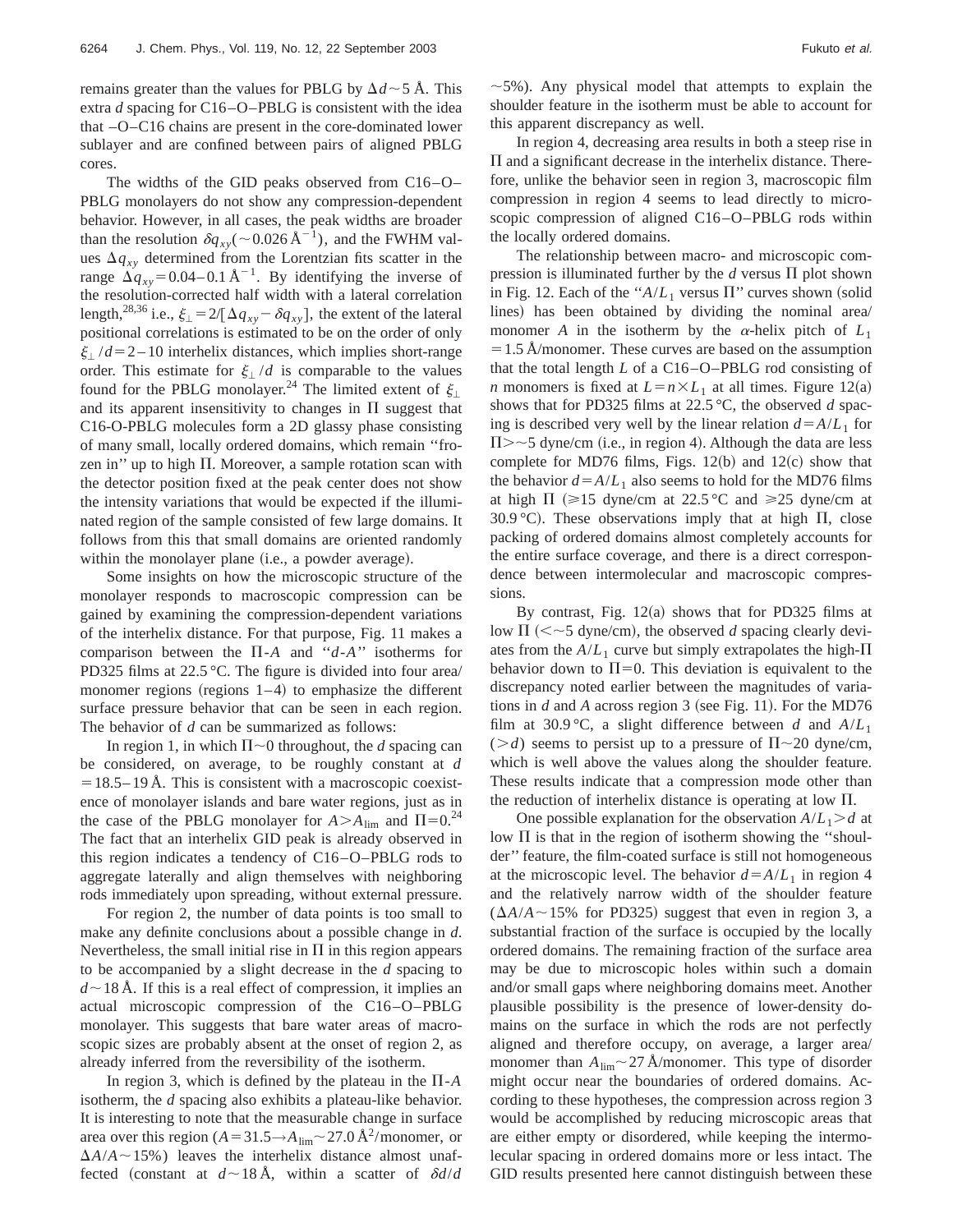

FIG. 13. High-*qxy* GID scans on C16–O–PBLG monolayers at various surface pressures  $\Pi$ : (a) PD325 films at 22.5 °C and (b) MD76 films at 30.9 °C. The curves have been shifted vertically for clarity.

possibilities. In Sec. III A, it was speculated that the shoulder feature in the isotherm may be associated with freezing of some of the  $-O-Cl6$  chains that are conformationally disordered at low  $\Pi$ . This would be qualitatively consistent with the above microscopic models of compression if the disordered chains to be frozen corresponded to those that are located at the peripheries of locally aligned domains, at microscopic defects within such domains, or in unaligned, low density regions.

Finally, as far as the interhelix order is concerned, the most prominent difference between the two samples of C16– O–PBLG monolayers appears to be in the interhelix compressibility. The discrepancy between the slopes of their  $\Pi$ -A isotherms has already been emphasized in Fig. 2(c). Similarly, comparison between Figs.  $12(a)$  and  $12(b)$  shows that locally ordered domains formed within the MD76 film at 22.5 °C are less compressible than those in the PD325 film. Since both of these films display the behavior  $d = A/L_1$  at high  $\Pi$ , it is clear that the apparent discrepancy between their macroscopic compressibilities arises directly from the difference in interhelix compressibility. It is unclear how this effect depends on the differences in sample dispersity and/or molecular size between the two samples. However, there is further evidence that the effect is also related to the extent to which the  $-O-C16$  chains are ordered, which will be discussed in the next section.

# **2. Side chain order: Confinement-induced herringbone (HB) order of tethered alkyl chains**

The results of GID measurements at large  $q_{xy}$  $(>1 \text{ Å}^{-1})$  show evidence for lateral ordering of  $-O-C16$ chains in the C16–O–PBLG monolayer. Figure 13 illustrates typical GID scans near the surface plane  $(0 < q_z)$  $0.11 \text{ Å}^{-1}$ ) over the range of  $q_{xy}$  where the lowest-order peaks due to packing of alkyl chains are observed. In the figure, data collected at various stages of compression are shown separately for PD325 films at  $22.5\text{ °C}$  and a MD76



FIG. 14. (a) The *d* spacing  $d_1 = 2\pi/q_1$  and  $d_2 = 2\pi/q_2$  extracted from the GID measurements on C16–O–PBLG monolayers: PD325 films at 22.5 °C (filled symbols) and MD76 films at 22.5 °C (open circles) and at 30.9 °C (open diamonds). (b) End-on view of the HB packing arrangement of alkyl chains and the rectangular HB unit cell.

film at 30.9 °C. Salient features in the GID patterns are independent of the differences between the two samples and can be summarized as follows: First, a relatively broad peak centered at  $q_{xy} = q_1 \sim 1.5 \text{ Å}^{-1}$  appears at high  $\Pi$  (> ~5 dyne/ cm). This "first peak" is present only on the high-density side of the shoulder feature in the isotherm and seems to grow with increasing  $\Pi$ . Second, another peak that is weak but often sharper than the other peak is observed at  $q_{xy}$  $=q_2$   $\sim$  1.68 Å<sup>-1</sup>. This "second peak" seems to be always present, even at low  $\Pi$  where the isotherms exhibit the plateau-like behavior. In contrast to the interhelix peak observed at smaller  $q_{xy}$ , these two peaks shift very little with varying  $\Pi$ . Qualitatively, these observations imply that compression increases the number of –O–C16 chains belonging to an *ordered* packing structure while leaving the interchain spacings in such a structure almost unaffected.

The observed GID patterns can be fitted fairly well by one or two Lorentzians with constant and linear background terms. The best fits to high- $\Pi$  data containing the two peaks are indicated by the solid curves in Fig. 13. The extracted *d* spacings  $d_i = 2\pi/q_i$  are plotted as a function of  $\Pi$  in Fig. 14(a). The two *d* spacings are nearly independent of  $\Pi$  and can be considered constant at  $d_1 \sim 4.2 \text{ Å}$  and  $d_2 \sim 3.75 \text{ Å}$ .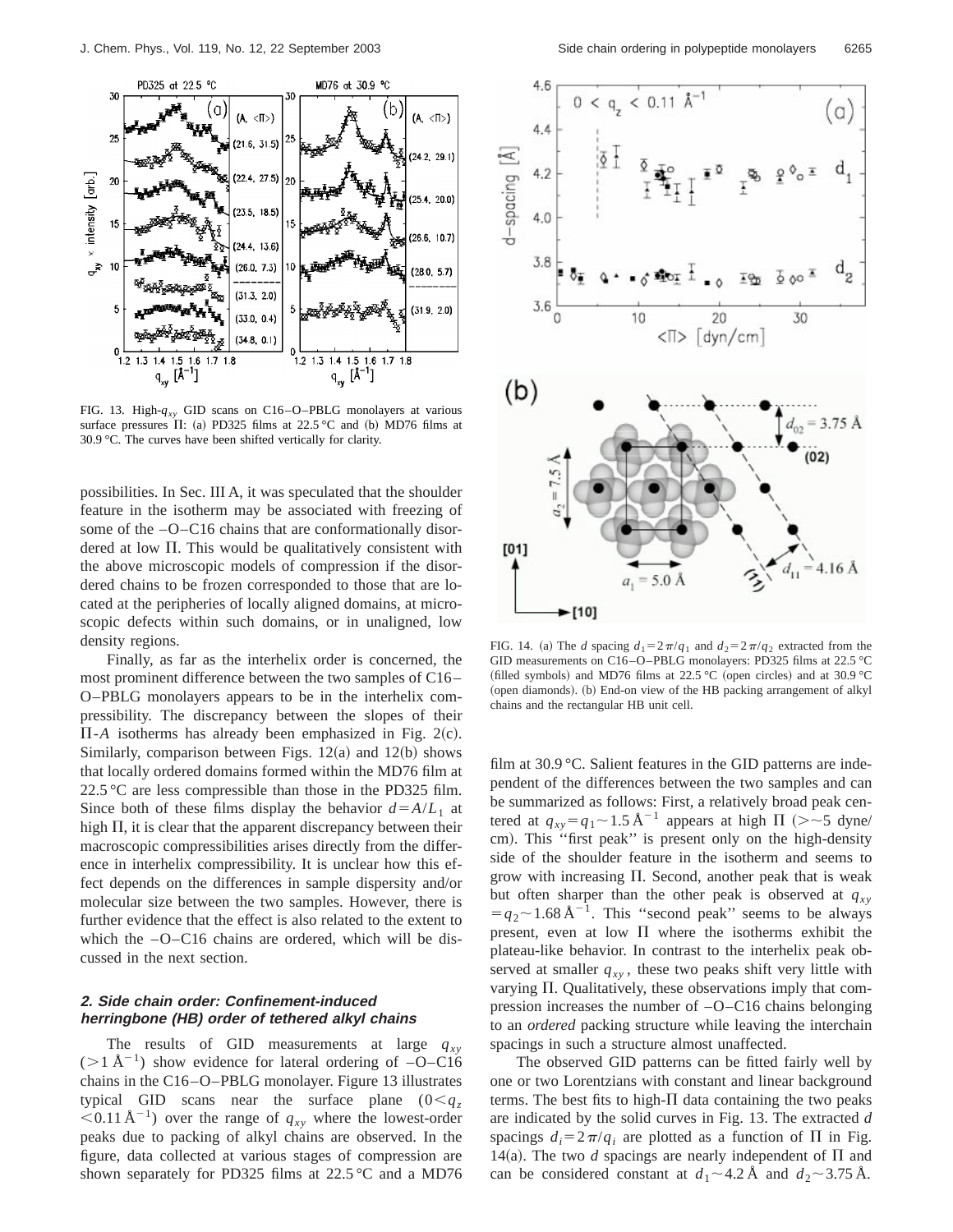

FIG. 15. (a)  $q_{xy}$  scans at various height  $\langle q_z \rangle$  above the surface (vertically shifted for clarity) measured on a MD76 film at 22.5 °C and  $\Pi$ =13.9 dyne/ cm. (b) Peak positions in reciprocal space: MD76 films at 13.9 dyne/cm (open circles) and at 24.0 dyne/cm (open squares), and a PD325 film at 31.3 dyne/cm (filled triangles), all at  $22.5 \text{ °C}$ .

The lack of data for  $d_1$  below  $\sim$  5 dyne/cm signifies the absence of the first peak at low  $\Pi$ .

The  $q<sub>z</sub>$  dependence of the GID peaks has been probed by means of a series of  $q_{xy}$  scans at various detector heights  $\langle q_z \rangle$  above the surface plane. The measurements of this type were restricted to films at high  $\Pi$ , for which the first peak at  $q_{xy} = q_1$  is well pronounced. Representative data are shown in Fig. 15(a) for a MD76 film at  $\Pi$ =13.9 dyne/cm and *T*  $=$  22.5 °C. All available data for the positions ( $q_{xy}$ )  $= q_1, \langle q_z \rangle$  of the first peak are presented together as a reciprocal space plot in Fig. 15(b), where the vertical error bars for  $q_z$  represent the fixed vertical detector acceptance  $\Delta q_z$  $= 0.11 \text{ Å}^{-1}$ . The results show that with increasing  $q_z$ , the first peak at  $q_{xy} = q_1$  (~1.5 Å<sup>-1</sup> at  $q_z$ ~0) continually shifts to smaller  $q_{xy}$  while its magnitude changes little. Up to the largest  $q_z$  value of  $\langle q_z \rangle_{\text{max}}$  ~0.64 Å<sup>-1</sup> (close to the experimentally accessible limit), the shift in the peak center roughly follows a circle of constant  $q \sim 1.5 \, \text{\AA}^{-1}$  [solid curve in Fig. 15(b)], where  $q^2 = q_{xy}^2 + q_z^2$ . This behavior of the first peak is indicative of a range of tilts for the orientations of –O–C16 chain axes relative to the surface normal, as discussed further below.

By contrast, the second peak at  $q_{xy} = q_2 \sim 1.68 \text{ Å}^{-1}$  is centered at  $q_z = 0$ , diminishes rapidly with increasing  $q_z$ , and disappears almost completely for  $\langle q_z \rangle > 0.2 \text{ Å}^{-1}$ . A quantitative characterization of the intensity falloff along  $q<sub>z</sub>$  is hindered by a combination of the use of relatively wide acceptance  $\Delta q_z$ , the nevertheless small magnitude of this peak, and a background due to the tail of the first peak. However, some estimates can be made on possible forms of this falloff. For example, suppose that vertical (or "untilted") straight chains of length *l* were to form a monolayer with no distribution in their heights *h* (i.e.,  $\langle h^2 \rangle = 0$ ). Then the intensity distribution along a Bragg rod would be described by the form  $S_{\text{rod}}(q_z) = T_F(\beta) [\sin(q_z l/2)/(q_z l/2)]^2$ , where  $T_F(\beta)$  is the Fresnel transmission factor of an ideally flat and sharp water/vapor interface as a function of the output angle  $\beta$ .<sup>33</sup> The intensity  $I_{\text{rod}}(\langle q_z \rangle)$  actually observed is equal to the integration of  $S_{\text{rod}}(q_z)$  over  $|q_z - \langle q_z \rangle| \le \Delta q_z/2$ . Using *l*  $=$  21.6 Å for the all-*trans* length of  $-O$ –C16, one would expect the ratio  $I(\langle q_z \rangle) / I(0.054 \text{ Å}^{-1})$  to be only 16% at  $\langle q_z \rangle$  $= 0.2 \text{ Å}^{-1}$  and much less for higher  $\langle q_z \rangle$ . If  $\langle h^2 \rangle \neq 0$ , as is most likely to be the case for –O–C16 chains, the falloff along  $q_z$  would be even faster since in that case  $S_{\text{rod}}(q_z)$ would acquire a multiplicative Debye–Waller-like factor  $\exp(-\langle h^2 \rangle q_z^2)$ . These estimates show that the absence of a measurable peak intensity above  $\langle q_z \rangle$  ~ 0.2 Å<sup>-1</sup> is roughly consistent with the length of the –O–C16 chain.

Having established the peak positions in the reciprocal space, possible packing structures of –O–C16 chains can now be considered. The observation of the second peak centered at  $q_{xy} = q_2 \sim 1.68 \text{ Å}^{-1}$  and  $q_z = 0$  is significant in that the CS and  $L_2''$  phases of fatty acid,<sup>50–53</sup> alcohol,<sup>50,54</sup> and  $\text{ester}^{34}$  monolayers display a peak at exactly the same location. Of these two low-temperature 2D crystalline phases of single-chain amphiphiles, the CS phase occurs at higher  $\Pi$ and consists of long alkyl tails oriented normal to the surface, while the  $L_2''$  phase is a low- $\Pi$  analogue in which tails are tilted towards the nearest neighbors (NN).<sup>28</sup> Durbin *et al.* recently confirmed experimentally that the CS and  $L_2''$ phases, which are related by a continuous transition, arise from a common local packing structure that is based on the herringbone (HB) arrangement of tails.<sup>53</sup>

The HB packing of alkyl chains, which occurs also in bulk organic crystals, has been described previously.<sup>28,30,31</sup> It is characterized by an orthorhombic (or "distorted hexagon") unit cell of fixed dimensions  $a_1 \times a_2 = 5.0 \text{ Å} \times 7.5 \text{ Å}$  in the plane perpendicular to chain axes.<sup>28,30</sup> An end-on view of HB-packed alkyl chains and the rectangular HB unit cell (nonprimitive, two chains per cell) is depicted in Fig. 14(b). Defining 2D reciprocal vectors  $G_{hk} \equiv 2\pi/d_{hk}$  in the plane of the HB unit cell, it can be shown that the two lowest-order sets of reciprocal points correspond to: (i)  $G_{11} = 1.51 \text{ Å}^{-1}$ from the (11) [and (11)] planes with *d* spacing  $d_{11}$  $=$  4.16 Å, and (ii)  $G_{02} = 1.68 \text{ Å}^{-1}$  from the (02) planes with  $d_{02}$ = 3.75 Å. That is, if HB-packed alkyl chains are oriented normal to the water surface (as in the CS phase), the (11) and (02) peaks would be centered at  $q_{xy} = G_{11}$  and  $q_{xy} = G_{02}$  in the surface plane  $(q_z=0)$ . If the chains that are tilted towards NN in the  $[10]$  direction (as in the  $L_2''$  phase) by angle  $\theta$  relative to the surface normal, the (02) peak would still be centered at  $q_z = 0$  since the tilt is perpendicular to the [01] direction; however, the  $(11)$  peak would be both shifted inward  $(q_{xy} < G_{11})$  and lifted above the surface plane  $(q_z)$  $(0, 0)$  such that it falls on the arc  $q = [q_{xy}^2 + q_z^2]^{1/2} = G_{11}$  at  $q_z = G_{10} \sin(\theta)$ , where  $G_{10} = 1.26 \text{ Å}^{-1}$ .<sup>28</sup>

It is clear from these expectations that the two peaks observed at high  $\Pi$  can be identified as the (11) and (02) peaks that originate from the local HB packing of –O–C16 chains. One important observation here is that the HB order of –O–C16 chains appears to be a local effect in that the magnitude of the NN tilt is not uniform over the entire area of the C16–O–PBLG monolayer. The appearance of the  $(11)$ peak near the surface horizon  $(q_z<0.11 \text{ Å}^{-1})$ ; Fig. 13) indicates that some HB-packed chains must be untilted at high  $\Pi$ . On the other hand, its shifting behavior ( $q = G_{11}$ ) above the surface plane  $(q_z > 0.11 \text{ Å}^{-1}$ ; Fig. 15) signifies not only a finite NN tilt of other HB-packed chains but also a continuous distribution in the values of the NN tilt angle  $\theta$  that occur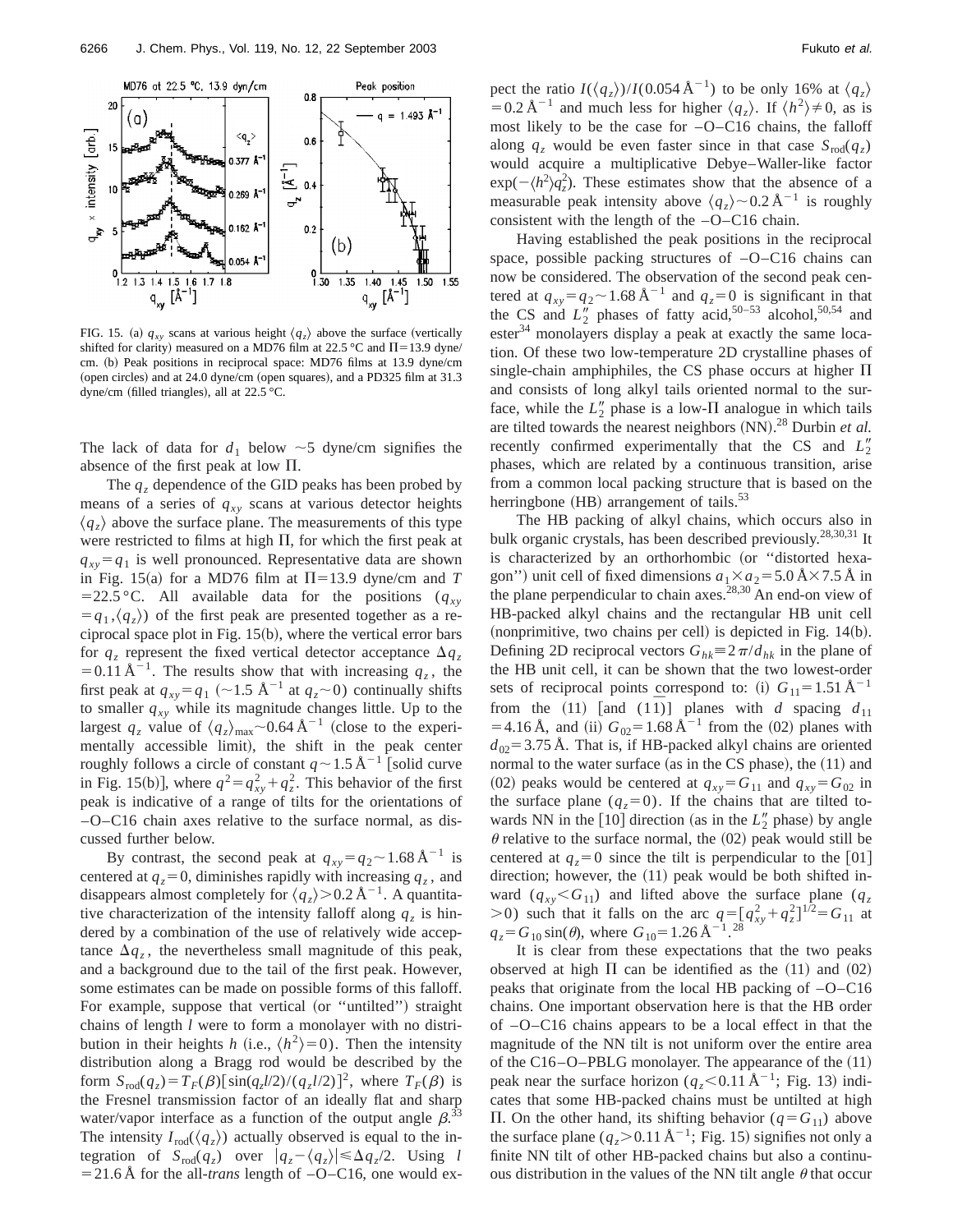simultaneously over the surface. For example, at  $\Pi = 24.0$ dyne/cm, where the (11) peak is still visible at  $\langle q_z \rangle_{\text{max}}$  $= 0.64 \text{ Å}^{-1}$ , the tilt angle can be estimated to range from  $\theta = 0$  (untilted) to more than  $\theta = \sin^{-1}(\langle q_z \rangle_{\text{max}} / G_{10}) \sim 30^\circ$ .

The observation of a relatively wide range of tilt angles within a single monolayer is not too surprising for –O–C16 chains since they are not isolated molecules sitting on a flat surface but are attached indirectly to the helical backbone. The occurrence of somewhat large tilt angles  $(\theta \sim 30^{\circ})$  even at high  $\Pi$  has already been suggested in the XR section and is roughly consistent with the estimate based on the magnitude of the upper sublayer thickness  $l_{chain}$  (see Sec. III B). Another check on the possibility of large  $\theta$  at high  $\Pi$  is provided by a comparison between the cross-sectional area  $A_{HB} = a_1 a_2 / 2 = 18.8 \text{ Å}^2/\text{chain}$  taken up by one  $-O - C16$ chain in the HB unit cell  $[Fig. 14(b)]$  and the area/monomer *A*, which corresponds to the average surface area available per chain. For example, an NN tilt by  $\theta = 30^{\circ}$  would require an area of  $A > A_{HB}/cos(30^\circ) = 21.7 \text{ Å}^2/monomer$ , a condition well satisfied up to  $\Pi \sim 30$  dyne/cm [Fig. 2(c)].

The extent of lateral correlations associated with the HB order of –O–C16 chains can be inferred from the observed peak widths. First, the lack of a *fixed* NN tilt at given  $\Pi$ suggests that the correlations along any in-plane direction with a nonzero component along the NN tilt are likely to be short range. This is consistent with the broadness of the  $(11)$ peak in Fig. 13. On the other hand, for highly compressed films, the (11) peak is well defined and its FWHM  $\Delta q_{xy}$  $=\Delta q_1$  based on the Lorentzian fits can be used to estimate a characteristic correlation length  $\xi_{11} = 2/[\Delta q_1 - \delta q_{xy}]$  along the direction of  $d_{11}$ . The correlation length  $\xi_{11}$  thus determined is only of the order of  $\xi_{11} = 13 - 17 \text{ Å} (\xi_{11}/d_{11})$  $= 3 - 4$ ) for the PD325 films at  $\Pi > 25$  dyne/cm and  $\xi_{11}$  $=$  21–25 Å ( $\xi_{11}/d_{11}$ = 5–6) for the MD76 films at  $\Pi$ >15 dyne/cm; it should be even shorter at lower  $\Pi$ , where the (11) peak is both broader and weaker.

Second, although the amplitude of the  $(02)$  peak at  $q_{xy}$  $= q_2$  is relatively small and the limited number of data points over the peak prevents an accurate determination of its FWHM  $\Delta q_2$ , the width  $\Delta q_2$  is usually much smaller than  $\Delta q_1$ , and therefore the correlation length  $\xi_{02}$  along the [01] axis should be significantly larger than  $\xi_{11}$ . For example, the fit to the bottommost data curve shown in Fig.  $15(a)$  gives  $\Delta q_2 = 0.04 \pm 0.01 \text{ Å}^{-1}$ , which translates into  $\xi_{02} = 140$  $\pm 100$  Å. Taking this as a rough estimate, we expect the correlation length  $\xi_{02}$  to be of the order of  $\xi_{02}$  ~ 100 Å or possibly longer. The directional dependence displayed by the relative magnitudes of  $\xi_{hk}$  as evidenced by  $\xi_{02} \ge \xi_{11}$  is consistent with the case of tilted monolayer phases of alkyl chains, for which the longest positional correlations usually occur along the direction perpendicular to the tilt. $^{28}$ 

The magnitudes of the correlation lengths  $\xi_{hk}$  estimated above suggest that the extent of the HB order of  $-O-C16$ chains is actually limited by the physical dimensions of C16–O–PBLG molecules. First of all,  $\xi_{02}$  ~ 100 Å is roughly of the same order of magnitude as the lengths *L* of typical C16–O–PBLG rods. Second, if the projection  $\zeta_{10}$  of  $\xi_{11}$ onto the [10] axis (i.e.,  $\zeta_{10} = a_2 / [a_1^2 + a_2^2]^{1/2} \times \zeta_{11}$  $= 0.83 \xi_{11}$ ) is taken to be a measure of the HB correlations



FIG. 16. A model for ordering of side chains, showing ordered chains only. (a) Top view of HB packing at high surface pressure  $\Pi$ . The [01] axis of the HB unit cell is oriented parallel to the  $\alpha$ -helical axes of aligned PBLG cores. (b) Top view and side view of zigzag packing at low  $\Pi$ , with 1D HB order for –O–C16 chains that are confined between aligned PBLG cores. The  $-O$ –C16 chains can be untilted or tilted perpendicular to the  $\alpha$ -helix axes of PBLG cores. In (b), unconfined chains directly above the cores are omitted.

along the NN tilt direction, then, the maximum value that it reaches upon compression to high  $\Pi$  is given by  $\zeta_{10,\text{max}}$  $=$ 11–14 Å for the PD325 films and  $\zeta_{10,max}$ =17–21 Å for the MD76 films. These estimates for  $\zeta_{10,\text{max}}$  are comparable to the interhelix distance  $d$  observed at high  $\Pi$  (see Fig. 12). These observations strongly suggest that the  $[01]$  axis of the HB unit cell runs parallel to the helical axes of aligned PBLG cores while the  $[10]$  axis and hence the NN tilt of –O–C16 chains are in the direction normal to the helical axis.

The well-defined orientation of the HB unit cell with respect to the molecular axis of C16–O–PBLG implies that the HB order must develop with compression in such a way that it is structurally consistent not only with the segregation behavior along the surface normal but also with the in-plane structure of PBLG cores. Figure 16 illustrates one possible model for the spatial development of the HB order that takes into account these various structural aspects of the C16–O–PBLG monolayer. The top view of the monolayer plane in Fig. 16(a) depicts a model structure at high  $\Pi$ , showing a HB-packed domain of  $-O-C16$  chains with its [01] axis oriented parallel to the lengths of aligned  $C16 - O -$ PBLG rods. The following considers how such a structure can result from lateral compression of a less twodimensionally ordered structure that is first formed at low  $\Pi$ .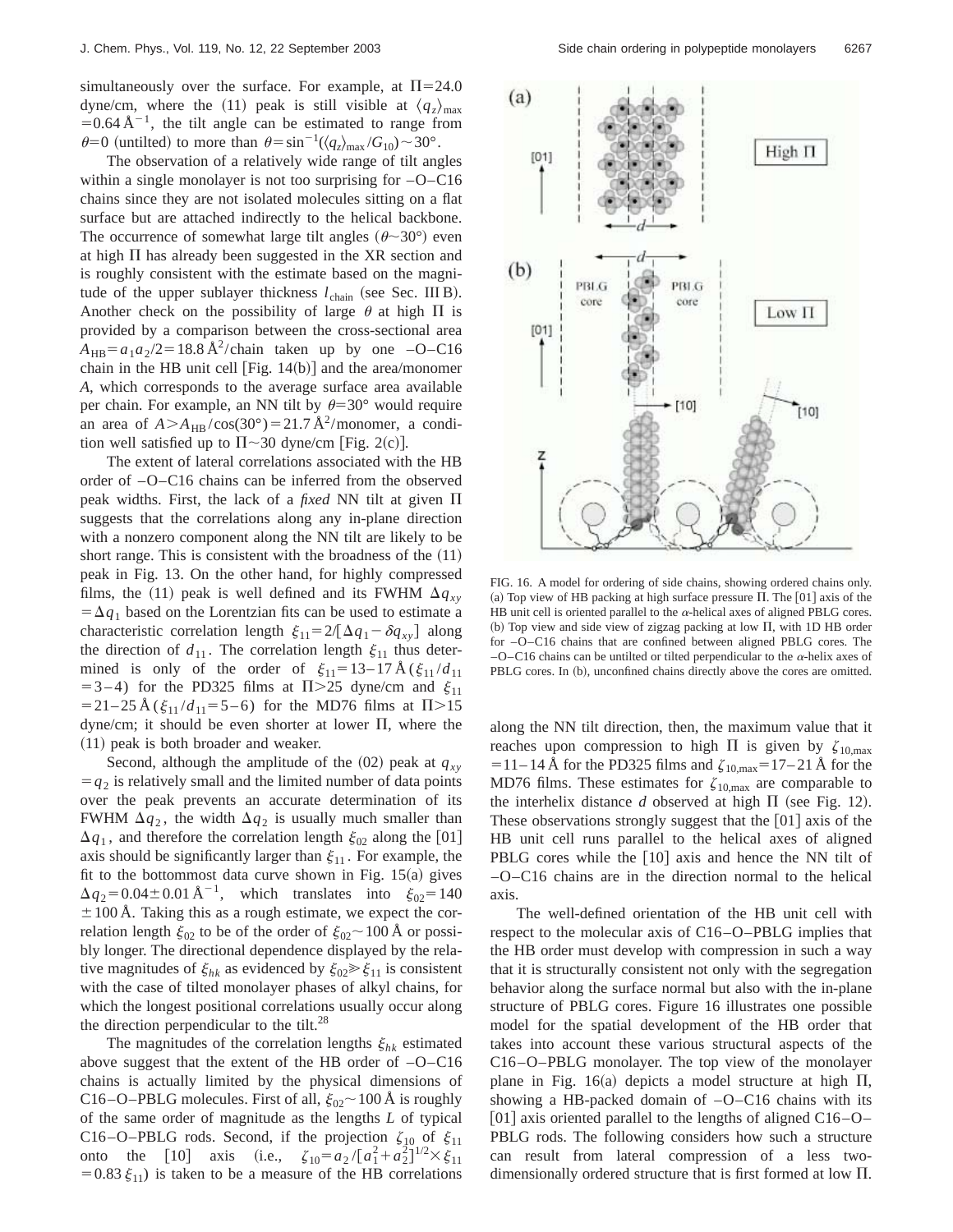The presence of a weak  $(02)$  peak and the near absence of the (11) peak at low  $\Pi$  (<~5 dyne/cm) indicate that a small fraction of the  $-O-C16$  chains first form a locally HB-packed structure with a relatively large correlation length parallel to the aligned PBLG-core axes (i.e., along [01]) but with only very limited extent perpendicular to them. The two important characteristics of this initial structure are its pseudo-1D nature and highly dense packing implied by the HB order. If it weren't for the presence of PBLG cores, the latter would be somewhat surprising given the fact that for  $\Pi \leq 5$  dyne/cm, the average surface area available per chain  $A > A_{\text{lim}} \sim 27 \text{ Å}^2/\text{monomer}$  is still significantly larger than  $A_{HB} = 18.8 \text{ Å}^2/\text{chain}$ . On the other hand, it has been shown that PBLG cores align locally on the surface without external pressure. Presumably, this reflects a strong mutual attraction and tendency to self-aggregate into a 2D solid<sup>24</sup> (see Sec. III C 1). There are a fixed number of  $-$ O–C16 chains per unit length of a PBLG core (i.e.,  $1/L<sub>1</sub>$ )  $=$  1 monomer per 1.5 Å), and approximately one quarter of them are tethered to the water side of the core. Since these chains are hydrophobic, they will have to fold around the subsurface of the core to get away from water. These chains that are confined semi-one-dimensionally between pairs of aligned PBLG cores must then pack more densely than unconfined chains sitting directly above the cores. These confined chains would be subjected to a rather high internal local pressure even at  $\Pi$ =0. On the basis of these considerations, we suggest that the initial ordering of  $-O-C16$  chains at low  $\Pi$  is a consequence of the 1D confinement imposed by the local alignments of PBLG cores and can be attributed mostly to chains in the confined regions.

Figure 16(b) illustrates an idealized model (a "zigzag" model) of a possible initial structure ( $\Pi \lt \sim 5$  dyne/cm) that is based on the HB packing of confined –O–C16 chains. The figure omits unconfined chains, which are expected to be disordered at low  $\Pi$ . The model consists of two rows of chains forming a zigzag pattern in the confined region, where each row is contributed by one of the two neighboring C16– O–PBLG rods on either side. The HB packing implies that the positions of chains along each row are periodic with repeat distance of  $a_2$  and are related to those of the other row by a vector  $\left(a_1/2, a_2/2 = d_{02}\right)$  that is normal to the axes of the –O–C16 chains. Due to the physical size of alkyl chains, it is not possible to fit more than two rows within the measured gap between the PBLG cores, whose estimated width  $\Delta d$  $\sim$  5 Å is comparable to  $a_1$ . Given that the side chain as a whole is tethered to the helical backbone, there may be a distribution in the heights of –O–C16 chains within a given ordered domain, and any given domain may be tilted in the direction normal to the helical axis [see Fig.  $16(b)$ ].

The case for the above interpretation is strongly supported by the following. First, the HB unit cell dimension of  $a_2$ =7.5 Å along the [01] axis happens to be an integer multiple of the  $\alpha$ -helix pitch  $L_1 = 1.5$  Å/monomer along the helical axis, i.e.,  $a_2 = 5L_1$ . According to the model, *on average, every segment of five monomers* in a C16–O–PBLG rod would contribute one chain to the zigzag structure on one side of the core and another to the other side. The surface area  $A_5$  predicted to be taken up by a five-monomer segment of a C16–O–PBLG rod should roughly be equal to  $A_5$  $\sim$  5*A*<sub>PBLG</sub>+2*A*<sub>HB</sub>. Taking the low- $\Pi$  value of *A*<sub>PBLG</sub>  $\sim$  20 Å<sup>2</sup>/monomer for the core [Fig. 2(c)], the area/monomer for C16–O–PBLG based on the zigzag model is estimated to be  $A_5/5 \sim 27.5 \text{ Å}^2/\text{monomer}$ . The fact that this estimate agrees well with  $A_{\text{lim}}$  ~ 27 Å<sup>2</sup>/monomer from the isotherms is further evidence for the plausibility of the model. As for the unconfined chains left above the core (roughly three per 5 monomer segment), an average area of  $(5/3)A_{\text{PBLG}}$  $\sim$ 33 Å<sup>2</sup>/chain available to each at low  $\Pi$  is more than enough room for these chains to be disordered.

It should be emphasized that the interpretation given above does *not* imply that *every fifth monomer* in a C16–O–PBLG rod contributes its chain to formation of one row in a zigzag structure. In a given  $\alpha$  helix, the position at which the side chain of the *m*th monomer is tethered to the helical backbone can be described by the cylindrical coordinates  $(r, m\varphi_1, mL_1)$ , where  $r = 2.3$  Å is the backbone radius of the  $\alpha$  helix and  $\varphi_1 = 100^\circ$ .<sup>55</sup> The notion that every fifth monomer has its side chain protruding always on the same side of the rod is inconsistent with the azimuthal angle change of  $\Delta \varphi = 140^{\circ}$  over five monomers. Given the hydrophobicity of alkyl chains, it is more likely that the monomers contributing to the HB packing in the confined region are those whose side chains are tethered near the bottom (i.e., towards water) of the helical backbone. The ordering of their –O–C16 part is probably accomplished by means of some appropriate conformational and orientational rearrangements of the "spacer" part [i.e.,  $-(CH<sub>2</sub>)<sub>2</sub>-COO-CH<sub>2</sub>-C<sub>6</sub>H<sub>4</sub>-;$ see Fig.  $1(a)$ ], whose end-to-end length can stretch out to  $\sim$ 10 Å.

Regardless of the specific molecular-level details of how the surface area is reduced with increasing  $\Pi$ , it is clear that the free area available to –O–C16 chains must become reduced. At high  $\Pi$  ( $>$   $\sim$  5 dyne/cm), the area constraint will enhance the packing order of chains, thereby increasing the number of unconfined chains participating in the HB order [see Fig.  $16(a)$ ]. The area reduction might occur through deformation of PBLG cores, as suggested by the slight increase in  $l_{\text{core}}$  with compression (Figs. 8 and 9), or alternatively, by either reducing the tilt within the zigzag structures or vertically displacing one row of chains relative to the other row. While the exact nature of the mechanism is not clear, both the behavior  $d = A/L_1$  (Fig. 12) and the increase in  $l_{chain}$  at high  $\Pi$  indicate that the unconfined  $-O-C16$  chains in the upper sublayer do experience effects of reduced area as the film is compressed. Therefore, it is reasonable to suppose that compression causes these chains to be brought into alignment with nearby chains and conform to the HB structures initially formed in the confined regions. This interpretation is consistent with the observed behavior of the  $(11)$ peak that implies a lateral growth of the HB order with increasing  $\Pi$  in the direction perpendicular to the core axes.

As noted earlier, the C16–O–PBLG monolayer is characterized by the fact that it sustains high surface pressures. This stability can now be understood as a consequence of the lateral ordering of –O–C16 chains. According to the estimated values of  $\zeta_{10,max}$  that are reached at high  $\Pi$ , -O-C16 chains in the MD76 films achieve a slightly higher degree of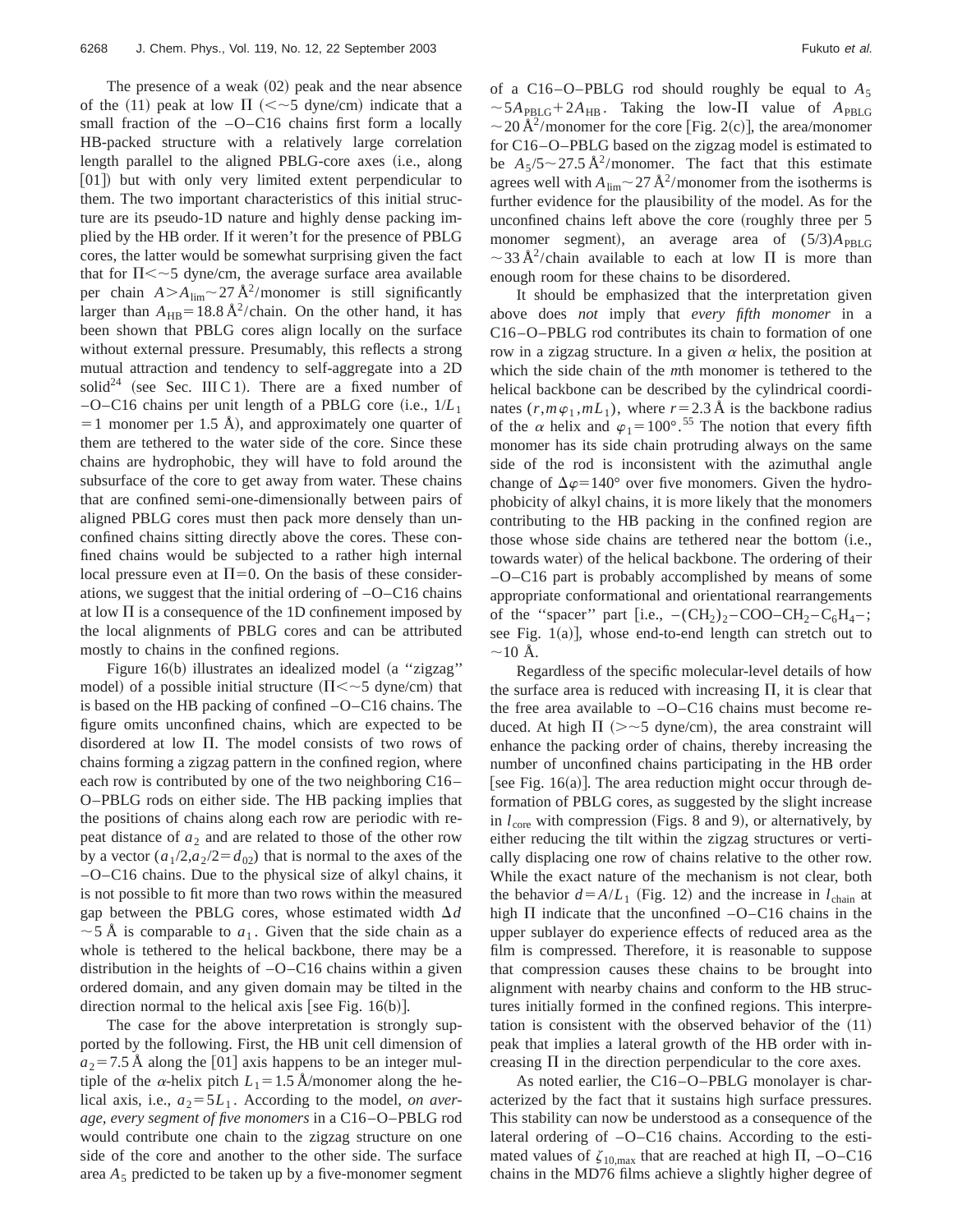the HB order perpendicular to PBLG core axes than those in the PD325 films. This is likely to be the origin of the lower compressibility of the MD76 films, which is evidenced by the high- $\Pi$  behaviors of both their isotherms [Fig. 2(c)] and interhelix  $d$  spacing (Fig. 12). It is yet unclear how this discrepancy between the two samples depends on the differences in dispersity and molecular weight.

From the structural point of view, the ordering of –O–C16 chains evidenced by the results presented above is quite consistent with a highly dense structure based on the HB packing. However, at first glance, the observation of the HB order at room temperature appears to be in conflict with known thermodynamics of various monolayers formed by simple isolated alkyl chains of comparable length. For example, according to the generalized phase diagram of fatty acid monolayers, the ordered phase formed by C16 acid at room temperature (and high  $\Pi$ ) should have a less dense structure with a hexagonal symmetry, and the  $L_2$ <sup>"</sup> and CS phases would not occur at all unless the subphase temperature could be reduced to  $T < -20$  °C.<sup>28</sup> However, this discrepancy is not so unreasonable if one takes into account the fact that the –O–C16 chain is not an isolated chain but one end of it is attached to a rod-like PBLG core. The constraint of a fixed number of side chains per unit length of  $\alpha$  helix together with confinement imposed by the parallel alignments of PBLG cores significantly reduces the number of various degrees of freedom (conformational, rotational, orientational, translational, etc.) that is available to the confined chains. This reduction in chain entropy is probably the reason why –O–C16 chains favor the HB structure, which is a well-known low-energy packing mode of alkyl chains.<sup>28,30</sup>

#### **IV. SUMMARY**

Langmuir monolayers of hairy-rod polypeptide C16–O–PBLG have been studied. The  $\Pi$ -A isotherms show that the C16–O–PBLG monolayers sustain much higher surface pressure (up to  $\Pi$  >40 dyne/cm at 22 °C) than the PBLG monolayer, which collapses at  $\sim$ 9 dyne/cm to form a bilayer. For  $T \ge 22$  °C, the isotherms of C16–O–PBLG display a relatively narrow plateau-like feature at low  $\Pi$  ( $\Delta A/A$ )  $\sim$  15% or less), while such a feature is absent at *T* = 11 °C. The exact origin of this low- $\Pi$  behavior is still unknown. However, the reversibility of the plateau feature upon compression and expansion suggests that it is an intrinsic property of the C16–O–PBLG monolayer.

The microscopic structures of the monolayers at room temperature have been probed using x-ray reflectivity and grazing incidence diffraction techniques. The main results can be summarized as follows:

The electron density profiles extracted from XR data are consistent with the formation of a monolayer in which C16–O–PBLG rods are oriented parallel to the water. However, the nonuniformity of the profiles across the film indicates that the hydrophobicity of –O–C16 chains results in internal segregation of the monolayer into an upper sublayer occupied by –O–C16 chains and a PBLG core-dominated lower sublayer. The monolayer thickens with increasing  $\Pi$ , but this segregated structure is maintained up to high  $\Pi$  $(\sim]30 \text{ dyne/cm}).$ 

The observation of a low- $q_{xy}$  GID peak at  $\Pi \sim 0$  indicates that C16–O–PBLG rods aggregate laterally and form locally aligned domains in the monolayer. The interhelix distance *d* between aligned rods decreases continuously with increasing  $\Pi$  and scales linearly with  $A$  at high  $\Pi$ . This linear behavior shows that macroscopic compressibility of the monolayer at high  $\Pi$  is directly related to the microscopic interhelix compressibility. Due to the presence of –O–C16 chains that are confined between aligned PBLG cores, the interhelix *d* spacing for C16–O–PBLG is larger than that found in the PBLG monolayer. The width  $\Delta d \sim 5$  Å of this extra spacing for C16–O–PBLG is consistent with the ''confined'' chains pointing away from water. As in the case of the PBLG monolayer, the observed width of the interhelix peak implies short-range order and the lateral positional correlations between aligned C16–O–PBLG rods extend over only 2–10 interhelix distances.

For  $\Pi$ >~5 dyne/cm, GID patterns exhibit two additional peaks at higher  $q_{xy}$  that are consistent with ordered packing of –O–C16 chains. This suggests that the stability of the C16–O–PBLG monolayers at high  $\Pi$  might be a result of the lateral ordering of –O–C16 chains in the upper sublayer. The peak positions are consistent with the HB packing of alkyl chains that are commonly found in two low-*T* phases CS (untilted) and  $L_2$ <sup>"</sup> (tilted toward NN) of fatty acid monolayers. The results also show that there is a wide distribution in the NN tilt of  $-O-C16$  chains, such that the tilt angle for a given HB-packed domain can be anywhere from  $0^{\circ}$  (untilted) to  $>30^{\circ}$  relative to the surface normal. Various features of these peaks suggest that the HB structure of –O–C16 chains has a specific in-plane orientation with respect to the helical axes of aligned PBLG cores. The orientation is such that the NN tilt direction is always perpendicular to the helix axes.

For  $\Pi \lt \sim 5$  dyne/cm, one of the two peaks is absent. This observation together with the results at high  $\Pi$  suggests that the initial structure formed at low  $\Pi$  has onedimensional character, such that the extent of HB order is relatively large only in the direction parallel to the axes of aligned PBLG cores. We have proposed a model in which the initial one-dimensionally ordered structure consists of HB packing of ''confined'' –O–C16 chains. The model is consistent with the various structural characteristics of the monolayers that have been elucidated in this study. In the C16–O–PBLG monolayers, the HB order of –O–C16 chains appears to be a consequence of the 1D confinement imposed by the local alignments of PBLG cores and the tethering constraints and hydrophobicity of these chains.

## **ACKNOWLEDGMENTS**

The Harvard contribution to this work was supported by Grant No. NSF-DMR-01-24936. D.T. acknowledges support by Grant No. NSF-DMR-01-10437. NSLS at Brookhaven National Laboratory is supported by Grant No. DE-AC02- 76CH00016.